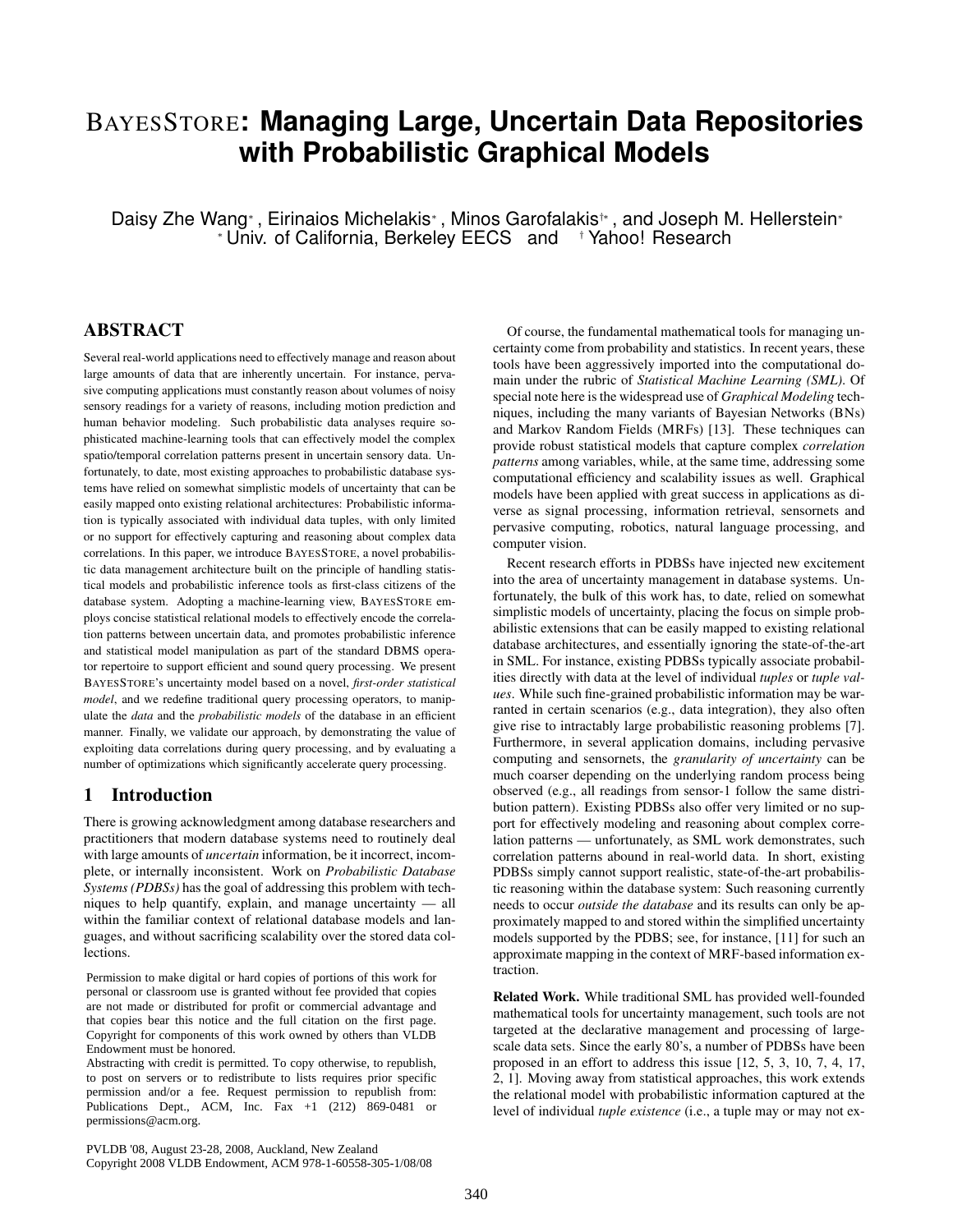ist in the DB) [5, 7, 10, 17] or individual *tuple-value uncertainty* (i.e., an attribute value in a tuple follows a probabilistic distribution) [3, 4, 2, 1]. The Trio [4] and MayBMS [2, 1] efforts, in particular, try to adopt both types of uncertainty, with Trio focusing on promoting *data lineage* as a first-class citizen in PDBSs and MayBMS aiming at more efficient tuple-level uncertainty representations through effective relational table decompositions. In all cases, probabilities are directly associated (and, stored) with individual tuples and/or tuple values and are processed using standard relational query operators over uncertain tables — this is another major departure from SML, that typically imposes a clear separation between observed data (i.e., evidence) and uncertainty models (e.g., BNs or MRFs) [13].

Query processing in PDBSs is typically based on the standard *possible worlds semantics*, where a PDB is viewed as encoding a probability distribution over all possible deterministic instances. As demonstrated by Dalvi and Suciu [7], such query processing quickly gives rise to *computationally-intractable* probabilistic inference problems, as complex correlation patterns can emerge during processing even if naive independence assumptions are made on the base data tables. In fact, modulo a restricted class of "safe" query execution plans, query processing in tuple-uncertain PDBSs is #P-complete *in the size of the database* [7]. This clearly raises some serious practicality concerns for PDBSs, which, in our view, are largely due to the *intractably fine granularity* of uncertainty modeling in current PDBS architectures. The same is true for more recent proposals that employ either (a) BNs with tuple-existence random variables to model tuple correlations in the possible-worlds distribution [17] or (b) schema decompositions and tuple random variables to *factor* the possible-worlds distribution [2, 1]: The size of the underlying probability model (e.g., tuple-existence BN) is*linear in the size of the database*, raising serious scalability concerns for complex query processing and probabilistic reasoning over probabilistic data.

At the same time, as exemplified by recent research on *statistical relational learning*, the SML community has also been moving in the direction of higher-level, more declarative probabilistic modeling tools. In a nutshell, the key idea lies in learning and reasoning with *First-Order (FO)* (or, *relational*) probabilistic models, where the random variables in the model representation correspond to *sets of random parameters* in the underlying data [9, 15, 16]. *Probabilistic Relational Models (PRMs)* [9] are a good example of such models, formed as a FO extension of traditional (propositional) BNs over a relational DB schema: Random variables in the PRM directly correspond to attributes in the schema; thus, PRMs can capture correlation structure across attributes of the same or different relations (through foreign-key paths) *at the schema level*. The idea, of course, is that this correlation structure is *shared* (or, FOquantified) across all data tuples in the relation(s); for instance, in a Person database, a PRM can specify a correlation pattern between Person.Weight and Person.Height (e.g., a conditional probability distribution Pr[Person.Weight =  $x$ |Person.Height =  $y$ ] that is shared across all Person instances. Such shared correlation structures not only allow for *more concise and intuitive* statistical models, but also enable the use of more efficient *lifted probabilistic inference* techniques [16] that work directly off the concise FO model.

Our Contributions. In this paper, we present a model and initial implementation of a novel PDBS we call BAYESSTORE, which treats rich graphical models as first class objects, alongside a traditional relational storage. Building on seminal work incorporating graphical models and relations [9, 8, 17], we have developed a scalable and statistically robust PDBS, with a number of key distinguishing features:

- A new data uncertainty model based on a set of novel *First-Order (FO)* extensions to graphical models, that enable declarative specifications of both tuple, and attribute level correlations, among *populations* of data items.<sup>1</sup>
- Seamless integration of state-of-the-art SML techniques with relational query processing, to directly support both relational queries and probabilistic model reasoning and manipulations, inside the PDBS.
- Query optimizations able to provide significant performance benefits, by exploiting graphical models to filter out unlikely tuples, without impairing the soundness or accuracy of the result.

In this paper we describe the BAYESSTORE system, its current state of implementation, and initial experiments demonstrating the importance of our approach from the perspectives of both performance and statistical robustness.

## 2 The BAYESSTORE Data Model

BAYESSTORE is founded on a novel data model that treats (uncertain) relational data and statistical models of uncertainty as firstclass citizens of the PDBS. In this section, we outline the system's data model, focusing, in particular, on a *novel, declarative FO extension of* BN *models* that is able to capture complex possibleworlds distributions of large PDB instances in a compact and scalable manner. Based on the solid probabilistic foundation of BNs, BAYESSTORE can model the complex correlation patterns present in real-world uncertain applications; in addition, through our novel FO extensions, such correlations can be declaratively expressed (and learned) *at the appropriate level of granularity*, with random variables (RVs) specified in a very flexible and schema-independent manner.<sup>2</sup> (This is in contrast to PRMs, where RVs correspond only to schema-level attributes; PRMs are a simple special case of the BAYESSTORE FO statistical model.)

#### 2.1 Incomplete Relations and Possible Worlds.

Abstractly, a BAYESSTORE probabilistic database  $\mathcal{DB}^p = \langle \mathcal{R}, \mathbb{F} \rangle$ consists of two key components: (1) A collection of *incomplete relations* R, and (2) A *probability distribution function* F that quantifies the uncertainty associated with all incomplete relations in  $\mathcal{R}$ .

An incomplete relation  $R \in \mathcal{R}$  is defined over a schema  $\mathcal{A}^d \cup \mathcal{A}^p$ comprising a (non-empty) subset A d of *deterministic attributes* (that includes all candidate and foreign key attributes in  $R$ ), and a subset  $A<sup>p</sup>$  of *probabilistic attributes*. Deterministic attributes have no uncertainty associated with any of their values — they always contain a legal value from their domain, or the traditional SQL NULL. On the other hand, the values of probabilistic attributes may be present or *missing* from R. Given a tuple  $t \in \mathbb{R}$ , non-missing values for probabilistic attributes are considered *evidence*, representing our partial knowledge of t. Missing values for probabilistic attribute  $A_i \in A^p$  capture attribute-level uncertainty; formally, each such missing value is missing value is associated with a RV  $X_i$  ranging over  $\text{dom}(A_i)$  (the domain of attribute  $A_i$ ). (Note that applications requiring *tuple-existence uncertainty* can incorporate

<sup>&</sup>lt;sup>1</sup>In a recent workshop paper, Sen et al. [18] also discuss the use of FO probabilistic models in PDBSs. Still, their FO model is quite different from ours; furthermore, the interaction of relational query processing and FO model reasoning is not explored in their paper.

<sup>2</sup>While our focus here is on *directed* graphical models (i.e., BNs), our key ideas are also applicable to the undirected case; due to space constraints, details are deferred to the full paper.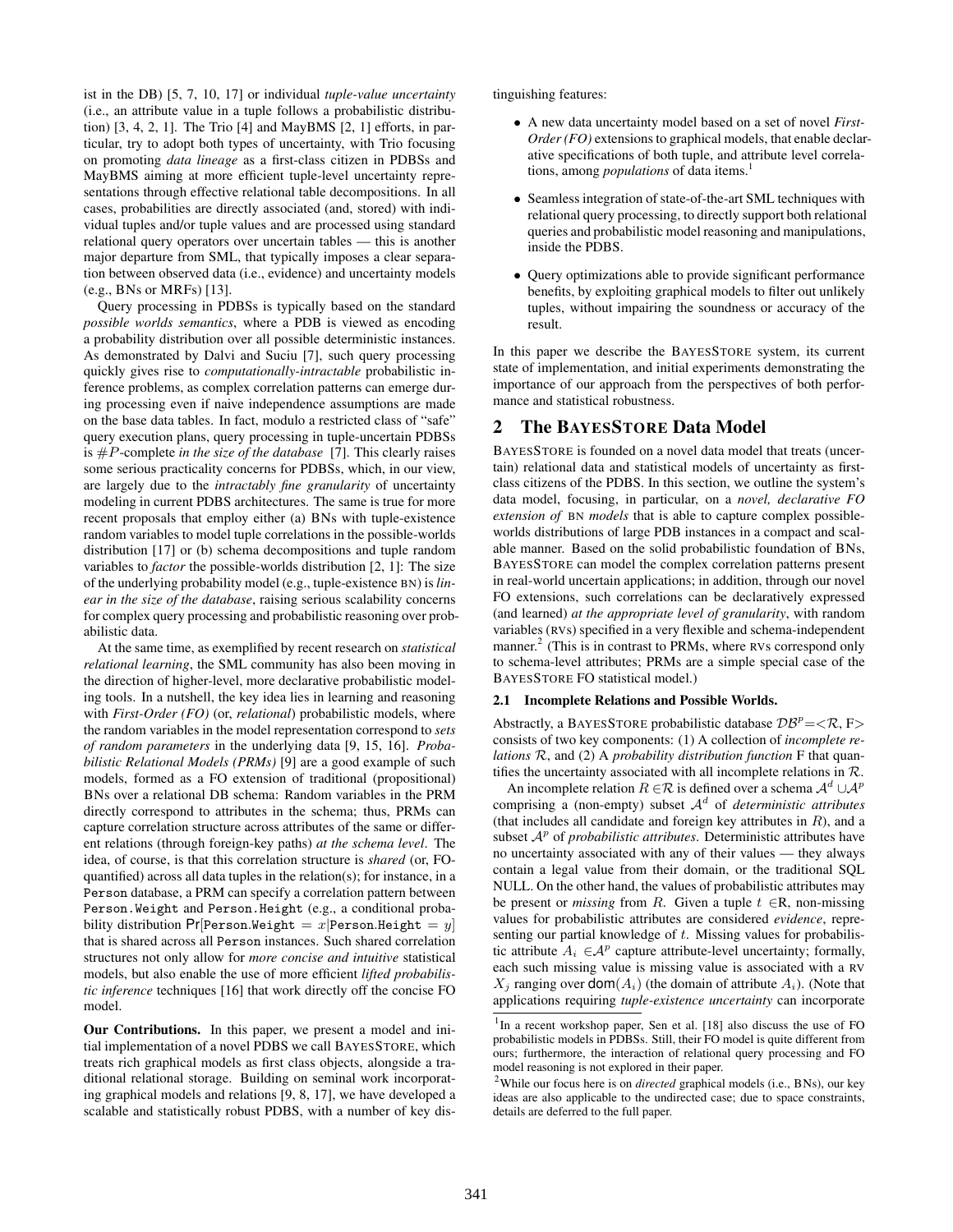a probabilistic boolean attribute  $Exit<sup>p</sup>$  to capture the uncertainty of each tuple's *existence* in an incomplete relation. As discussed later, this requirement can also arise during query processing in BAYESSTORE.)

The second component of a BAYESSTORE database  $\mathcal{DB}^p = \langle \mathcal{R}, \mathcal{B} \rangle$  $F >$  is a probability distribution function F, that models the *joint distribution* of all missing-value RVs for relations in R. Thus, assuming n such RVs,  $X_1, \ldots, X_n$ , F denotes the joint probability distribution  $Pr(X_1, \ldots, X_n)$ . The association of F with conventional PDB *possible- worlds semantics* [7] is now straightforward: every complete assignment of values to all  $X_i$ 's maps to a *single* possible world for  $\mathcal{DB}^p$ .

Note that, unlike most PDB work to date [5, 10, 7, 4, 2], the BAYESSTORE data model employs a clean separation of the relational and probabilistic components: Rather than attaching probabilities to uncertain database elements, BAYESSTORE maintains the probability distribution  $F$  over the incomplete relations as a separate entity. This design has a number of benefits. First, it allows us to expose all probabilistic information as a separate, firstclass database object that can be queried and manipulated by users/ applications. Second, and perhaps most important, it allows us to leverage ideas from state-of-the-art SML techniques in order to effectively *represent, query, and manipulate* the joint probability distribution  $F$ . Thus, the BAYESSTORE data model directly captures the PDB possible-worlds semantics, while exposing the (potentially complex) probabilistic and correlation structures in the data as as first-class objects that can be effectively modeled and manipulated using SML tools.

From our definition of  $F$ , it is evident that it is a potentially huge mathematical object — the straightforward method for representing and storing this *n*-dimensional distribution  $F$  is essentially linear in the number of possible worlds of  $\mathcal{DB}^p$ . We discuss two representation techniques that help capture this information far more compactly. First, we describe *Bayesian Networks* (BNs), a traditional SML tool that exploits *conditional independence* of RVs to obtain more efficient, factored representations of joint distributions. Then, we discuss a set of novel FO extensions to BN models that enable BAYESSTORE to obtain even more compact probabilistic model representations through a flexible, declarative model for specifying *shared probabilistic and correlation structures*. We first take some time to introduce a simple example that will be used to illustrate some key concepts in what follows.

EXAMPLE 1. *Suppose there are two sets of environmental sensors in different rooms of a hotel. The first set of sensors monitors temperature and light levels; while the second monitors humidity and light levels. Sensor readings are inherently noisy – readings may be dropped due to sensor malfunctions or power fluctuations, or even garbled by radio interference from other equipment. For the ease of exposition, we assume that sensor readings are discretized into binary values;* Cold *and* Hot *for temperature,* Drk *(Dark) and* Brt *(Bright) for light, and* High *and* Low *for humidity levels. We regard all collected readings from the two sets of sen*sors being stored in a database DB<sup>p</sup> of two incomplete relations: Sensor1(Time(T), Room(R), Sid, temp<sup>p</sup>(Tp), light<sup>p</sup>(L)), and

 $Sensor2(\overline{Time(T)},\overline{Room(R)},\overline{humidity}^p(H),\overline{light}^p(L))$ , respectively. *Probabilistic attributes are denoted with superscript* p*, while the attributes constituting the primary key are underlined. In this example, neither relation is associated with tuple-level existence uncertainty. Figure 1(a) depicts an instance of these relations. Blank cells correspond to missing values, and are represented by a* RV *for each, taking values from the domain of the corresponding probabilistic attribute. Each* RV *can be referred to by its tuple identifier and attribute name (e.g.*  $\varepsilon_1$ . *Tp is the RV of the missing value of* 



Figure 1: (a) Incomplete Relations Sensor1 and Sensor2. Each tuple is referred to by its identifier  $(\varepsilon_i)$ . (b) An example Bayesian Network representation of the probabilistic distribution of tuples  $\{\varepsilon_1, \varepsilon_2\}$ , and the CPT associated with RV  $\varepsilon_1.L$ . (c) The mapping between the entity sets of two stripes,  $S_{T_n}$  and  $S_H$ , from Sensor1 and Sensor2 respectively, involved in a childparent relationship.

 $\mathit{tuple} \varepsilon_1$ ). In this snapshot of  $\mathcal{DB}^p$ , the possible worlds distribution F *can be captured by an 8-dimensional distribution table, over the 8* RV*s associated with the uncertain quantities of the relations.*

#### 2.2 Bayesian Networks: A Quick Primer

Over the past 20 years, *Bayesian Networks* (BNs) have emerged as a widely-used SML model to efficiently represent and reason about multi-variate probabilistic distributions [13]. A BN is a directed acyclic graph  $G = (V, E)$  with nodes representing a set of RVs  $\{X_1, X_2, \ldots, X_{|V|}\}\$ , and edges denoting conditional dependence relationships between RVs. In a nutshell, the structure of the BN encodes the assertion that *each node is conditionally independent of its non-descendants, given its parents*. This allows us to model the probability distribution of a RV Xi, *locally*, as a *Conditional Probability Table (CPT)* or *factor*  $Pr[X_i] Pa(X_i)$  that specifies how  $X_i$ depends probabilistically on the values of its parent nodes  $Pa(X_i)$ . It is not difficult to see that the overall joint probability distribution can be factored into the product of all local models in the DAG; that is,  $Pr[X_1, ..., X_{|V|}] = \prod_{i=1}^{|V|} Pr[X_i | Pa(X_i)]$ . Given that the dimensionality of local correlation models is typically much smaller than  $|V|$ , this factored BN representation can be orders of magnitude more efficient than a straightforward  $|V|$ -dimensional probability distribution.

Thus, a natural, first approach to compress the multi-variate distribution F of a BAYESSTORE database  $\mathcal{DB}^p$ , is to encode it using a BN: Every probabilistic attribute value in  $\mathcal{DB}^p$  is represented by one RV in the BN, and local CPT models capture probabilistic correlations across these values. Here, note that we are slightly generalizing our earlier description of the BAYESSTORE probabilistic model by associating a RV with *every* probabilistic attribute value, either missing or not. Such a generalized model essentially acknowledges the potential for uncertainty in all probabilistic values, and is closer to the traditional SML point of view where models for all random quantities are learned from historical training quantities and further manipulated on the basis of current observations. In addition, note that the required possible-worlds distribution function F over just missing-value RVs can be obtained using conventional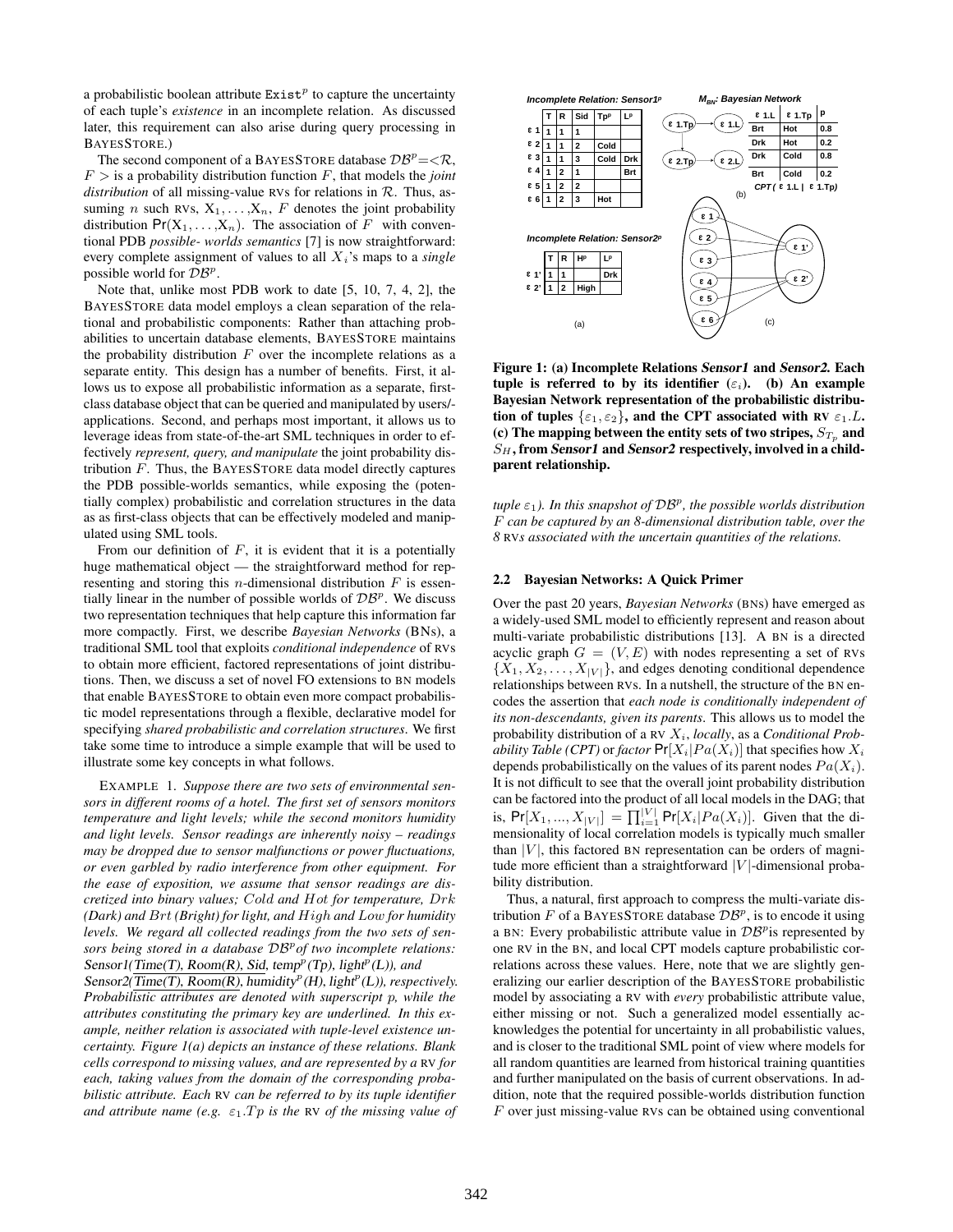SML techniques for *conditioning* the BN on the observed *evidence* values provided in the incomplete relations<sup>3</sup>.

Finally, we make a conceptual distinction between two types of correlations (i.e., edges in the BN). A correlation involving RVs mapping to attribute values *in the same tuple*, is termed a *horizontal correlation*; otherwise (i.e., if the correlation associates RVs from distinct tuples), it is termed a *vertical correlation*. As we will see, the distinction between the two is sometimes important during query processing in BAYESSTORE.

EXAMPLE 2. *Figure 1(b) depicts a simple* BN*, representing the joint*  $Pr[\varepsilon_1.Tp, \varepsilon_1.L, \varepsilon_2.Tp, \varepsilon_2.L]$  *of the 4* RV*s that correspond to the probabilistic values of tuples*  $\varepsilon_1$  *and*  $\varepsilon_2$ *. The local model for each* RV *is given by a conditional probability table (CPT). The figure shows only the CPT of* RV  $\varepsilon_1$ . *L. The RV*  $\varepsilon_2$ *. Tp is considered an* observed RV*, as its value is fixed to* Cold*, from the evidence provided in* Sensor1*. The joint distribution* F *of* Sensor1 *can be computed by calculating the probability*  $Pr[\varepsilon_1.T_p, \varepsilon_2.T_p, \varepsilon_2.L]$  $\varepsilon_1.L = Cold$  *over the BN. The edge between*  $\varepsilon_1.Tp$  *and*  $\varepsilon_2.Tp$ *constitutes a vertical correlation; the rest are horizontal.*

#### 2.3 The BAYESSTORE FO Bayesian Network Model

Even with the use of a factored representation that exploits conditional independence among tuple variables, the size of the resulting tuple-based BN model (also referred to as a *propositional* BN) remains problematic: The model requires one RV per probabilistic attribute, per tuple, per relation! Such huge propositional BN models are clearly not useful as an intuitive representation of the uncertainty in the data; furthermore, the cost of probabilistic reasoning over these models is bound to be prohibitive for non trivially-sized domains [17].

To overcome these problems, BAYESSTORE employs a novel refinement of recent ideas in the area of *First-Order (FO)* probabilistic models [9, 15, 16]. More specifically, the BAYESSTORE probabilistic model is based on a novel class of *First-Order Bayesian Network (FOBN)* models. In general, a FOBN model  $M_{FOBN}$ extends traditional (propositional) BN structures by capturing independence relationships between *sets* of RVs. This allows correlation structures that are *shared* across multiple propositional RVs to be captured in a concise manner. More formally, a  $M_{FOBN}$  encodes a joint probability distribution by a set of  $FO$  factors  $M_{FOBN}$  $= {\phi_1, ..., \phi_n}$  — each such factor  $\phi_i$  represents the local CPT model of a *population* of (propositional) RVs. For instance, the popular *Probabilistic Relational Models (PRMs)* [9] are an instance of FOBN models specified over a given relational schema: Firstorder RVs in a PRM directly correspond to schema attributes, and the correlation structure specified is shared across *all propositional instances* in the relation (which are assumed to be independent across tuples — i.e., no vertical correlations). Attributes in different relation schemas can also be correlated along key/foreign-key paths [9].

The BAYESSTORE FOBN model is based on a non-trivial extension to PRMs that allows correlation structure to be specified and shared across first-order RVs corresponding to arbitrary, declaratively specified, sub-populations of tuples in a relational schema. Thus, unlike PRMs, shared correlation structures in BAYESSTORE can be specified in a very flexible manner, without being tied to a specific relational schema design. This flexibility can, in turn, enable concise, intuitive representations of probabilistic information.

The key, of course, is to ensure that such flexibly-defined FO correlation structures are also guaranteed to map to a *valid probabilistic model* over the base (propositional) RVs in the BAYESSTORE database. (Such a mapping is known as *FO model "grounding"* in the SML literature.) In what follows, we give a brief overview of some of the key concepts underlying the BAYESSTORE FOBN uncertainty model, and how they ensure a valid mapping to a possibleworlds distribution.

First-Order RVs in BAYESSTORE: Entities, Entity Sets, and Stripes. The following definition provides a declarative means of specifying arbitrary sub-populations of tuples by selecting "slices" of the deterministic part of an incomplete relation R.

DEFINITION 2.1. *[Entity Set* R*.*E *] An Entity Set (*R*.*E*) of an incomplete relation* R with deterministic attributes  $K_1, \ldots, K_n$ , is *the deterministic relation*  $R.\mathcal{E}(\mathcal{K}')$  (where  $\mathcal{K}' \subseteq \{K_1, \ldots, K_n\}$ ), *defined as a relational algebra query which performs a selection* and a subsequent projection on any part  $K'$  of  $\{K_1, \ldots, K_n\}$ :  $R.\mathcal{E} \stackrel{\textit{def}}{=} \pi_{\mathcal{K}'}(\sigma_{condition\ on\ \mathcal{K}'}(\ R\ )).$ 

The elements of an entity set essentially identify a number of "entities" at arbitrary granularities – tuples or tuple *groups* – which contain some probabilistic attributes that we intend to model. Note that, in general, since entity sets are defined as *projections* on parts of R's superkey, a particular entity  $\varepsilon$  can correspond to a *set of tuples* in R. The probabilistic attribute RV associated with  $\varepsilon$  corresponds, in fact, to *the same* RV across all R tuples corresponding to  $\varepsilon$ ; in other words, in any possible world, a probabilistic attribute associated with an entity is *instantiated to the same value* for all tuples in the entity's extent. Thus, intuitively, entities define the granularity of the base, propositional RVs in the BAYESSTORE model. An *entity set* then naturally specifies the granularity of *first-order* RVs (quantified over all entities in the set).

Various entity sets can be specified for the same relation, depending on the level in which entities are captured. Among those, the *maximal* entity set of R, which associates an entity *with each tuple* in R, can be obtained by projecting on any key of R— for our Sensor1 table example: Sensor1. $\mathcal{E}_M = \pi_{\{R,T,Sid\}}(Sensor1)$ . Each entity  $\varepsilon$  in Sensor1.  $\mathcal{E}_M$  (i.e. each sensor reading tuple) is associated with two uncertain quantities, its temperature  $(\varepsilon, Tp)$  and light readings (ε.L), which can be represented by the RVs  $\varepsilon$ . $X_{T_n}$ and  $\varepsilon$ . X<sub>L</sub>, that model the stochastic process of assigning values to  $\varepsilon$ . T p and  $\varepsilon$ . L, respectively.

Coarser entity definitions are also useful when we need to associate the same RV for several tuples in an incomplete relation, i.e., tuples that always have the same probabilistic attribute value in any possible-world instantiation. Such situations arise naturally, for instance, when values of a probabilistic attribute are redundantly repeated in a table or during the processing of cross-product and join operations over probabilistic attributes (Section 3.3).

Having specified the concept of entity sets, we can now naturally define the notion of first-order RVs in BAYESSTORE. Such FO RVs (termed *stripes*) represent the values of a probabilistic attribute for a *population of entities* that share the same probabilistic characteristics.

DEFINITION 2.2. *[Stripe*  $S < R.A^p$ *,*  $\mathcal{E} > A$  *stripe*  $S < R.A^p$ , E > *over an entity set* E *of an incomplete relation* R*, represents a set of random variables, one per entity from* E*, which models the stochastic process of assigning values to the probabilistic attribute*  $A^p$  of that entity.

First-Order Factors and FOBNs in BAYESSTORE. As mentioned earlier, a FO factor in a FOBN captures the shared cor-

<sup>&</sup>lt;sup>3</sup>BNs can also accommodate continuous, or combinations of continuous and discrete RVs. In the interest of space, we restrict our attention to discrete distributions, and refer the interested reader to standard textbooks on the subject [6].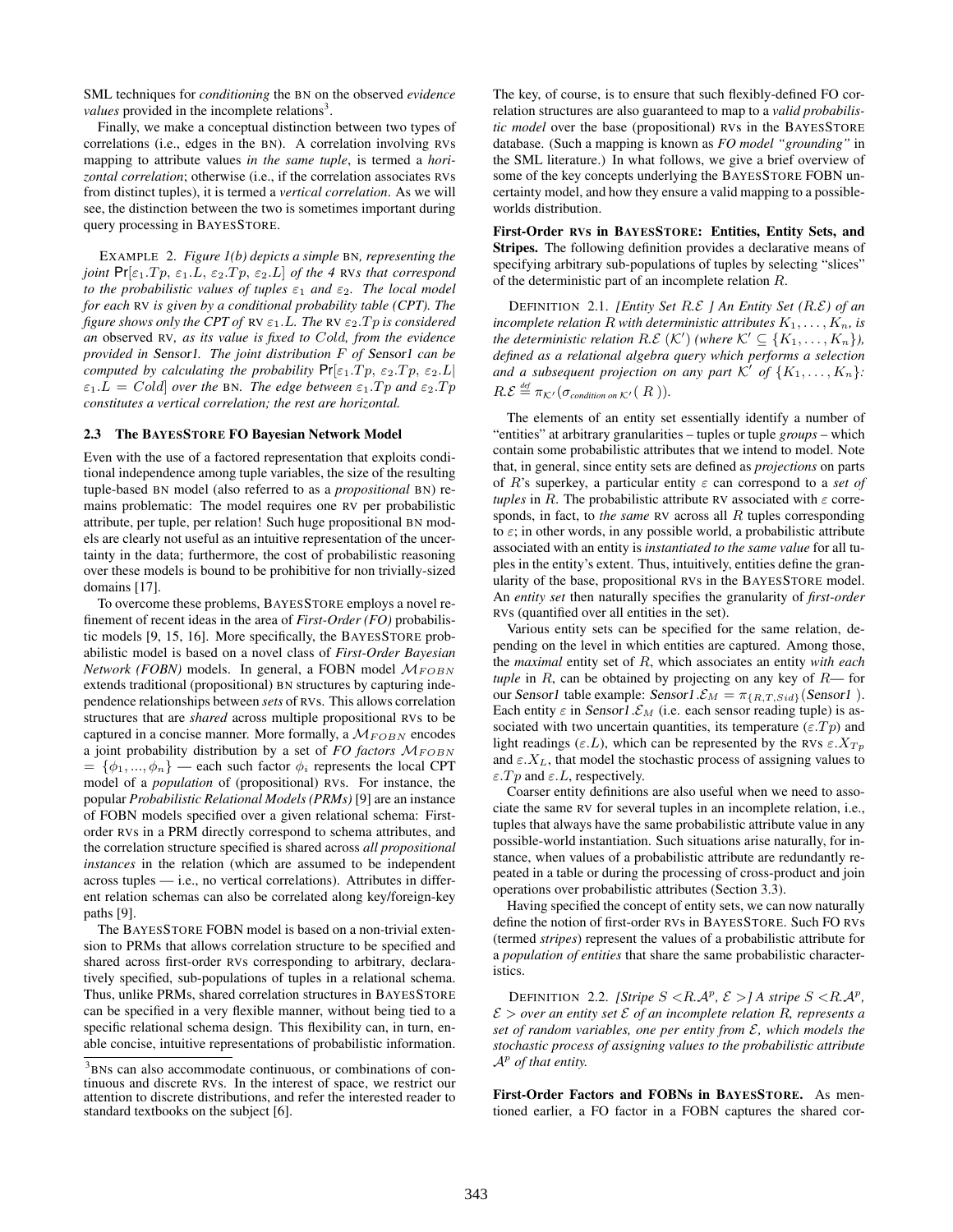relation structure (CPT) for a group of underlying propositional RVs (i.e., entities). Using our earlier definitions, we can define BAYESSTORE *FO factor*  $\phi$  (S|Pa(S)), as a local CPT model that describes the conditional dependence relationship between a *child stripe* S and its *parent stripes*  $Pa(S)$ . For example, if for all entities in of the incomplete relation Sensor1, the RV corresponding to light,  $L_i$ , conditionally depends on the temperature,  $Tp_i$ , of the same entity  $\varepsilon_i$  (i.e.,  $Tp_i \to L_i$ ), and this correlation pattern (i.e., CPT) is shared across all entities, then this situation can be captured concisely by two stripes:  $S_{Tp} = \langle$  Sensor.Tp,  $\{\pi_{R,T,Sid}$ Sensor $\}$  > and  $S_L = \langle$  Sensor. L,  $\{\pi_{R,T,Sid}$ Sensor  $\}$  >, and a FO factor over them:  $\phi$  ( $S_L|S_{Tp}$ ).

In the above example, we implicitly assumed the existence of a one-to-one mapping between entities in the child stripe  $(S_L)$  and entities in its parent stripe ( $S_{Tp}$ ); i.e., each (propositional) RV  $L_i \in$  $S_L$  will have as a parent its corresponding  $Tp_i \in S_{Tp}$ . Although this is often the case, non-bijective types of stripe mappings can be defined as well.

DEFINITION 2.3. *[Mapping between Stripes f [S<sub>p</sub>, S<sub>c</sub>]] A mapping* f *between two stripes* – *a child stripe*  $S_c < R.A_c^p, \mathcal{E}_c >$  *and a parent stripe*  $S_p < R$   $\overline{\mathcal{A}}_p^p$ ,  $\mathcal{E}_p >$ , *is a surjective function from the entity set*  $\mathcal{E}_c$  *to*  $\mathcal{E}_p$ *,*  $f[S_p, S_c]$ *:*  $\mathcal{E}_c \rightarrow \mathcal{E}_p$ *, expressed as a first-order logic formula over the schemata*  $K_c$  *and*  $K_p$  *of the entity sets*  $\mathcal{E}_c$ *and*  $\mathcal{E}_p$ , where  $\mathcal{K}_p \subseteq \mathcal{K}_c$ . For the mapping to be valid, the selection *predicates of the relational algebra expressions used to define*  $\mathcal{E}_c$ *and*  $\mathcal{E}_p$  *respectively, need to be the same.* 

Definition 2.3 formalizes the association of the individual elements (RVs) of two stripes involved in a "child-parent" relationship  $(S_p \rightarrow S_c)$  at a per-instance level. In essence, it requires that every RV from  $S_c$  will have a *single* corresponding parent RV from  $S_p$ . In addition, it ensures the minimality of the parent stripe  $S_p$ , through the constraint of surjectivity, as every RV in  $S_p$  has to be associated with *at least* one RV from  $S_c$ . From the above, while it is permissible for an RV from  $S_p$  to be parent of more than one RV from  $S_c$ , a child RV from  $S_c$  cannot have more than one parent (since such multi-variable correlations cannot be captured by a single FO edge).

The last requirement of definition 2.3 essentially states that between the entity set attributes of the child and the parent stripes, there is a key-foreign key relationship, so that the entities between the two sets can be unambiguously associated with each other. To continue the previous example, the "1-1" mapping between the stripe  $S_L$  and its parent  $S_{Tp}$ , can be expressed as:

$$
(\forall \varepsilon_L \in S_L.\mathcal{E}, \forall \varepsilon_{Tp} \in S_{Tp}.\mathcal{E}) Pa(r.\varepsilon_L) = r.\varepsilon_{Tp}, \text{ s.t.:}
$$
  

$$
\varepsilon_L.T = \varepsilon_{Tp}.T \wedge \varepsilon_L.R = \varepsilon_{Tp}.R \wedge \varepsilon_L.Sid = \varepsilon_{Tp}.Sid \qquad (1)
$$

where  $r.\varepsilon_L$  signifies the RV associated with the entity  $\varepsilon_L$  from stripe  $S_L$ 's entity set, and  $Pa(r.\varepsilon_L)$  the parent RV of  $r.\varepsilon_L$ .

Up to this point we have tacitly assumed that we can express correlations only among stripes of the same incomplete relation. Nevertheless, conditional dependence relationships *can* be formed between stripes of different relations. As noted earlier, the two relations must be involved in a key-foreign key relationship, the foreign key of the parent incomplete relation should be part of the primary key of the child, and the selection predicates (if any), populating the entity sets of the stripes must be the same, for the last condition of definition 2.3 to be satisfied.

Following the running example of Figure 1, we assume that attributes  $T$  and  $R$  of Sensor form a foreign key for Sensor2. Moreover, assume that for each room and timestamp, the temperature readings of the 3 different sensors in that room depend conditionally on the (single) humidity reading for that timestamp (i.e.  $H \rightarrow$ 

#### *MFOBN: First-order Bayesian Network*



#### Figure 2: First-order Bayesian Network model over the incomplete relation Sensor1 in Figure 1.

 $Tp$ ), and that this correlation pattern is quantified by the same CPT across all such groups of RVs. That can be expressed by defining 2 stripes,  $S_{Tp} = \langle$  Sensor.Tp,  $\{\pi_{R,T,Sid}$ Sensor $\}$  > for temperature and  $S_H = \langle$  Sensor2.H,  $\{\pi_{R,T}$ Sensor2} > for humidity, and a first order factor  $\phi(S_{T_p}|S_H)$  which is made explicit through the one-to-many mapping:

$$
(\forall \varepsilon_{Tp} \in S_{Tp}. \mathcal{E}, \forall \varepsilon_H \in S_H. \mathcal{E}) Pa(r.\varepsilon_{Tp}) = r.\varepsilon_H, \text{ s.t.}
$$

$$
\varepsilon_{Tp}.T = \varepsilon_H.T \wedge \varepsilon_{Tp}.R = \varepsilon_H.R
$$
 (2)

The mapping  $f[S_{Tp}, S_H]$  is graphically depicted in Figure 1(c). In this example we can see the application of Definition 2.3 in its full generality; each entity of the parent stripe  $S_H$  is associated with its 3 corresponding entities from the child stripe  $S_{Tp}$ , which can be uniquely defined because of the key-foreign key relationships that characterize the two entity sets.

We are now ready to formally define a first-order factor.

**DEFINITION** 2.4. *[First-order Factor*  $\phi$  ( $\{S_i\}$ ,  $\{f_i\}$ , *CPT*)*]* A first*order factor* φ *represents the conditional dependency of a child* stripe  $S_c$  on a set of parent stripes  $Pa(S_c) = \{S_{p_1}, \ldots, S_{p_n}\},\$  $\phi$  ( $S_c$ | $\pi(S_c)$ ). It consists of:

- A child stripe  $S_c$  and a (possibly empty) ordered list of parent stripes  $\{S_{p_1}, \ldots, S_{p_n}\}.$
- *A (possibly empty) ordered list of stripe mappings*  $\{f_i|S_c,$  $S_{p_i}$ },  $(i = 1, \ldots, n)$ , each one associating the entities of *the child stripe with those of the corresponding parent stripe.*
- *A conditional probability table (CPT), quantifying the common local model, that holds for all the* RV *associations that are defined by the set of mappings* {fi[Sc, S<sup>p</sup><sup>i</sup> ]}*, among the entities of the stripes involved,*  $P(S_c | \pi(S_c))$ *.*

A BAYES STORE FOBN model  $\mathcal{M}_{FOBN}$  can now be defined as a set of first-order factors  $\Phi = {\phi_1, ..., \phi_n}$ , where each  $\phi_i$  defines a local CPT model for the corresponding child stripe. Note that our definitions of stripes and stripe mappings are sufficient to guarantee that each individual FO factor can be grounded to a valid collection of local CPTs over propositional RVs (entities). In the presence of multiple FO factors (and possible connections across factors), ensuring that the global  $\mathcal{M}_{FOBN}$  model can be grounded to a valid probabilistic distribution over entities is a little trickier. More specifically, note that even distinct stripes in factors can overlap (see Example 3 below), and additional structural constraints must be imposed on the model to guarantee grounding to an *acyclic* BN model. Due to space constraints, details are deferred to the full version of this paper.

EXAMPLE 3. Figure 2 shows an example  $M_{FOBN}$  for our sen*sornet probabilistic database. There are three first-order factors:*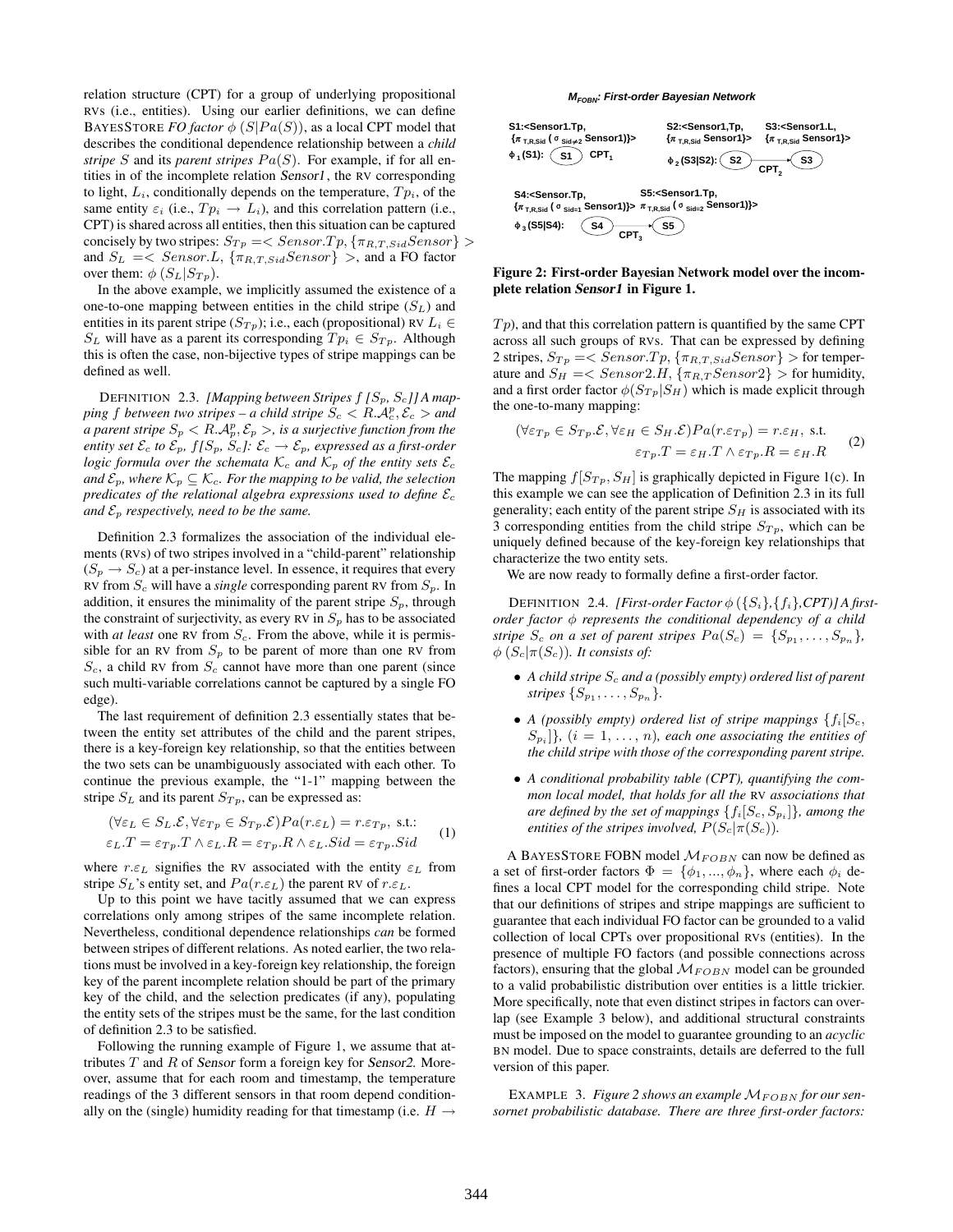$\{\phi_1, \phi_2, \phi_3\}$ *. For*  $\phi_1$ *, the child stripe*  $\phi_1.S_1$  *is defined over the attribute*  $Tp^p$ , and with an entity set of all the entities with  $Sid \neq 2$ . *For*  $\phi_2$ , both the child and parent stripes are defined over the maxi*mal entity set of the Sensor1 relation (i.e. for all tuples in Sensor1). Finally, for*  $\phi_3$ *, the child stripe is defined over the attribute*  $Tp^p$  *of all the entities with* Sid = 2*, and the parent stripe is defined over*  $Tp^p$  of all the entities with  $Sid = 1$ . In all cases, "1-1" mapping *functions are assumed, which along with the corresponding CPTs, are omitted from the figure in the interest of space.*

Learning the shared correlation structure and the parameters of a FO probabilistic model from data is known to be a challenging task [19]. In an earlier workshop paper [14], we have discussed the complications of the learning process, and how it can be facilitated over a hierarchical version of FOBNs. Developing a complete, efficient learning solution for the BAYESSTORE FOBN model is in our immediate plans.

## 3 Query Processing

Having presented BAYESSTORE's probabilistic model, in this section we consider basic query processing algorithms from the standard SQL repertoire, namely selection, projection and join, extended with inference operations over the incomplete relations in a probabilistic database  $\mathcal{DB}^p = \langle \mathcal{R}, F \rangle$ .

Unlike their relational counterparts, which operate only over deterministic relations, operators over a  $\mathcal{DB}^p$  have to process both the data in the incomplete relations and the possible-worlds distribution. A naive approach to query processing is to perform traditional relational operations on the set  $\Omega$  of the exponentially many worlds, to compute a new set of possible worlds  $\Omega'$ , and correctly map probabilities from  $F$  to  $F'$ . Since this computation is clearly intractable, the core challenge is to develop query execution techniques which, prior to operating on the data of  $\mathcal{DB}^p$ 's incomplete relations, manipulate the first-order model accordingly. This preprocessing step guarantees that the resulting probability distribution  $F'$ , encoded by the modified  $\mathcal{M}_{FOBN}$ , will be compatible with the new state of  $\mathcal{DB}^p$ .

#### 3.1 Selection

We focus our discussion on the use of a selection predicate  $\rho$ , that is a conjunction of atomic predicates ( $\varrho = \wedge \varrho_i$ ), whose operators involve arithmetic comparisons  $\Theta \in \{ \langle \rangle, \rangle, \langle \rangle, \rangle, = \}$  between a probabilistic or deterministic attribute and a constant ( $\rho = A\Theta ct$ ). BAYESSTORE also supports other forms of atomic predicates, such as  $\rho = A^p \Theta B^p$  (presented in Section 3.3, where probabilistic joins are discussed), as well as boolean expressions involving disjunctions and negations, but details are omitted due to space restrictions.

The techniques for performing selection *over the model* (as we call the  $M_{FOBN}$  modification process) which will be discussed next, have proven to be quite fundamental for all the relational operations described in this section. On the other hand, selection over the tuples of  $R$  is not a trivial process either, as the filtering of the incompatible to  $\rho$  tuples is no longer deterministic. Section 3.1.2 introduces a basic algorithm for selecting incomplete data tuples, as well as two optimizations, which attempt to reduce the size of the resulting incomplete relation  $R'$ , without affecting the validity of the selection output.

#### 3.1.1 Selection over Model  $M_{FOBN}$

In a deterministic DB, selection over a relation  $R$  reduces it to contain only the tuples that satisfy the selection predicate. Should  $R$ be an incomplete relation (e.g., the Sensor1 relation of Figure 1, in which some temperature and light readings are missing), a selection

with predicate  $\rho$  : (Sensor1. $L^p =$  Brt), apart from removing the tuples that have a light value different than Brt, affects the distribution of possible worlds F as well, since worlds where  $L = Drk$ cannot be generated by  $\rho$ .

In statistical model terms, this probabilistic selection operation resembles that of computing the conditional distribution  $Pr[\vec{X}|Y_1 =$  $y_1, \ldots, Y_n = y_n$  of a set of RVs  $\overrightarrow{X}$ , given that RVs  ${Y_i}_{1}^n \in \overrightarrow{X}$ , have specific values  $\{y_1, \ldots, y_n\}$ . Thus, it seems tempting to calculate the new possible-worlds distribution  $F'$  over the set of example RVs  $\overrightarrow{X}_{Sensor} = \{Tp_1, \ldots, Tp_n, L_1, \ldots, L_n\}$ , by conditioning on all the RVs that correspond to Sensor1. $L = Brt$ . Unfortunately, this operation does not result in the correct possible worlds distribution: In a nutshell, the problem here is that conditioning (and other standard model manipulations, such as marginalization) cannot by themselves express possible worlds with different numbers of tuples — even under the conditioned/marginalized model, the number of tuples in each possible completion of an incomplete relation R is going to be the same (i.e.,  $|R|$ ). In contrast, applying the selection operation over the possible worlds *can obviously result in worlds with different numbers of tuples*, by filtering out tuples that do not satisfy the selection predicate; essentially, probabilistic selection introduces *tuple-existence uncertainty* (i.e., the *existence* of a tuple in a possible world becomes *uncertain*).

Continuing with our example, a given tuple  $t \in$  Sensor1 appears only in the possible worlds where the attribute  $L = Brt$ , and in all the rest it is filtered out completely. On the other hand, by simply calculating the conditional  $Pr[\overrightarrow{X}_{Sensor}|L_1 = \text{Brt},..., L_n =$ Brt] directly over the model, the possible worlds corresponding to the resulting joint pdf all have *the same* number of tuples (i.e., the number of tuples in Sensor1 with  $L \neq \text{Drk}$ ) all having  $L =$ Brt. (It should also be intuitively clear that this (conjuctive) conditioning does not have the right semantics for our selection operation.) The fact that the *cardinality* of tuples between possible worlds can vary cannot be directly expressed by standard conditioning/marginalization operations on the model.

We capture tuple existence uncertainty by introducing the probabilistic attribute  $Exist<sup>p</sup>$  in the schema of the incomplete relation being selected, if it is not contained already. Depending on whether the selection predicate  $\varrho$  involves a deterministic  $A^d$ , or a probabilistic attribute  $A^p$ , the corresponding selection over a model  $\sigma(M_{FOBN})$  behaves differently.

The atomic predicate  $\rho : (A^d \Theta ct)$ , restricts the entity set to which the predicate  $\varrho$  applies. For example,  $\varrho$  : (Sid = 3  $\wedge$  T  $p$  = Hot) restricts the entity set of predicate  $\varrho$  to only include the entities with Sid equals 3. Entities with  $Sid \neq 3$  cannot exist in the resulting relation (i.e., their  $Exist^p=0$ ).

Existence uncertainty is introduced in the model when  $\rho$  involves a probabilistic attribute  $\mathcal{A}^p$ . For example, if a predicate  $Tp = H \circ t$ is applied to a tuple t with a missing  $Tp$  value, the presence of t in the output becomes probabilistically dependent on  $t \cdot T p$ 's value. Intuitively, this operation corresponds to changing the local model of the factor that corresponds to  $R$ 's  $Exist<sup>p</sup>$  attribute, to be dependent on that probabilistic attribute (for our example,  $Tp$ ).

Figure 3 shows the select-model algorithm, based on a predicate  $\varrho$  of the form  $A^d\Theta_1ct_1\wedge A^p\Theta_2ct_2$ . For example,  $\varrho = (\bar{S}id =$  $3 \wedge T_p =$  Hot). The algorithm can be easily extended to process a conjunctive predicate  $\rho$  with any number of atomic predicates. (Join predicates (e.g., AΘB) are discussed in Section 3.3.)

Lines 1-2 define the entity set on which the selection predicate applies:  $\rho$ . E. The presence of the deterministic attribute inside  $\rho$  $(Sid = 3)$  essentially restricts its entity set  $\rho \mathcal{E}$  (e.g., to all tuples with  $Sid = 3$ ); otherwise, the predicate applies to any entity within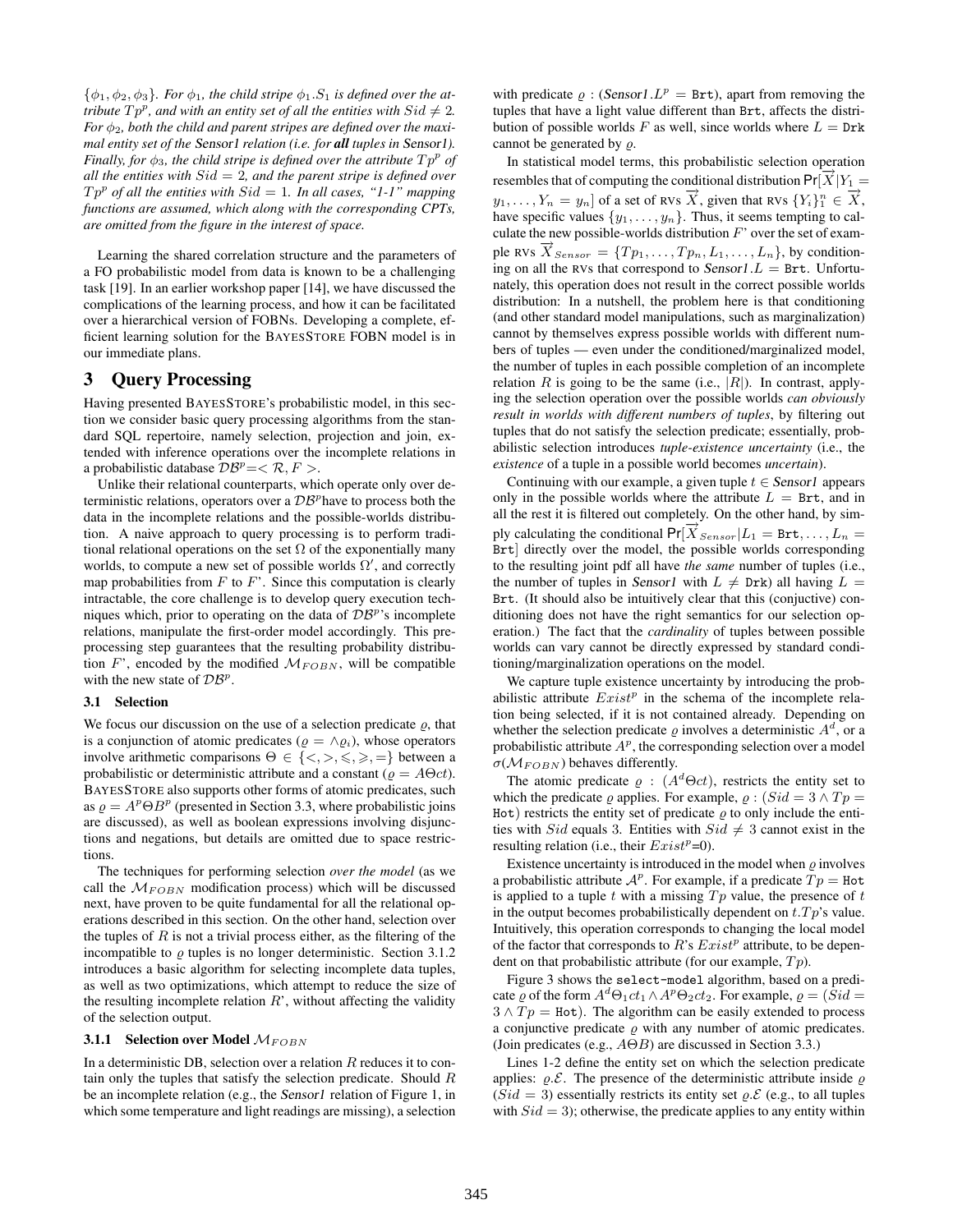```
SELECT-MODEL (R, M_{FOBN}, \varrho = A^d \Theta_1 ct_1 \wedge A^p \Theta_2 ct_2)<br>
M_{FOPN} \leftarrow M_{FOPN}1 M_{FOBN} \leftarrow M_{FOBN}<br>2 a.\mathcal{E} \leftarrow \langle A^d \Theta_1 ct_1 \rangle2 \varrho \mathcal{E} \leftarrow \langle A^d \Theta_1 ct_1 \rangle<br>3 // Modification of pre-e
3 <i>// Modification of pre-existing factors \phi \in \mathcal{M}_{FOBN} if \phi.S_c<br>4 // over Exist<sup>p</sup> – Step omitted due to space constraints
4 // over Exist<sup>p</sup> – Step omitted due to space constraints.<br>5 if \rho \mathcal{E} \neq \emptyset then
5 if \varrho \mathcal{E} \neq \emptyset then<br>6 \phi \mathcal{S}_c \leftarrow \leftarrow \leftarrow R.
6 \phi.S_c \leftarrow \langle R.Exist^p, \rho.\mathcal{E} ><br>7 \phi.S_n \leftarrow \langle R.A^p, \rho.\mathcal{E} >7 \phi.S_p \leftarrow \langle R.A^p, \varrho.\mathcal{E} \rangle<br>8 \phi.f \leftarrow a one-to-one map
8 \phi \cdot f \leftarrow a one-to-one mapping between S_p and S_c<br>9 \phi \subset PT \leftarrow {Frist<sup>p</sup> = 1 iff a AP \Theta set a = true
9 \phi.CPT \leftarrow {Exist<sup>p</sup> = 1 iff \phi.A<sup>p</sup>\Theta_2ct_2 == true}<br>10 M_{FOBN'} \leftarrow M_{FOBN'} \cup \phi10 M_{FOBN}<sup>'</sup> ← M_{FOBN}<sup>'</sup> ∪\phi<br>11 endif
          endif
12 if \varrho \mathcal{E} \neq R\mathcal{E} then<br>13 \phi \mathcal{S}_c \leftarrow \leftarrow R\mathcal{E}xi.
                 \phi.S_c \leftarrow \langle R.Exist^p, (R.E - \varrho.\mathcal{E}) \rangle14 \phi.CPT \leftarrow {\text{Existp = 0}}<br>15 \mathcal{M}_{FORN} \leftarrow \mathcal{M}_{FORN}15 M_{FOBN}' ← M_{FOBN}' ∪ \phi<br>16 endif
          endif
17 return M_{FOBN}<sup>3</sup>
```
Figure 3: Algorithm for selection over model with predicate  $\varrho = (A^d \Theta_1 ct_1 \wedge A^p \Theta_2 ct_2)$ 

R's entity set.

If  $\rho.\mathcal{E}$  is non-empty, a new first-order factor  $\phi$  is added to the model  $M_{FOBN}$  (lines 5-11).  $\phi$  represents the local model of an  $Exist^p$  attribute stripe over the entity set  $\varrho \mathcal{E}: S_c < Exist^p, \varrho \mathcal{E}$  $>$ .  $A^p\Theta_2ct_2$  determines the parent stripe,  $\phi.S_p$ , of  $S_c$ . The latter is defined over the probabilistic attribute  $A^p$  in  $\varrho$  (e.g., a stripe on attribute  $Tp^p$  becomes a parent of a stripe on the  $Exist^p$  attribute, with the same entity set, which in this example contains all the tuples with  $Sid = 3$ ). A one-to-one mapping is established between  $\phi$ . S<sub>c</sub> and its parent stripe  $\phi$ . S<sub>p</sub>, in line 8 (e.g., the value of the  $Exist^p$  attribute in entity  $\varepsilon$  maps to the value of  $Tp^p$  in the same  $\varepsilon$ ). Finally, the CPT table of  $\phi$  is set to represent the deterministic conditional distribution:  $Exist^p = 1$  with probability 1, iff  $A^p\Theta_2ct_2 = true$ .

Lastly, lines 12-16 deal with the residual entity set (e.g., the entities with  $Sid \neq 3$ ), which contains all the entities of R that are not included in  $\varrho.\mathcal{E}: (R.\mathcal{E}\text{-}\varrho.\mathcal{E})$ . A second first-order factor  $\phi$  is defined over the  $Exist<sup>p</sup>$  attribute of the residual entity set, which specifies that none of these entities exists.

In the interest of space, the pseudocode of Figure 3 omits a preprocessing step that examines if there exist first-order factors in  $\overline{\mathcal{M}}_{FOBN}$  that are defined over attribute  $Exist^p$ . Such a case might arise if  $R$  is a result of a previous selection. For such an existence factor  $\phi$ , the entity sets of its stripes are restricted to contain the entities that lie in the intersection of  $\phi$ . S<sub>c</sub>. E and  $\rho$ . E. The correctness of the final possible-worlds distribution, follows trivially from the existence RVs added to the FOBN model.

EXAMPLE 4. *As an example, suppose the selection predicate of*  $\sigma_{Sid=3\land Tp^p=Hot}$  *(Sensor) is applied on the model*  $M_{FOBN}$ *in Figure 2. The selection operation first extends the schema of* Sensor1 with a probabilistic attribute  $Exist<sup>p</sup>$ , which represents *the existence uncertainty of every tuple in* Sensor1*. It then modifies the model by adding two first-order factors over two different* stripes of the  $Exit<sup>p</sup>$  attribute. The first specifies that for all enti*ties with*  $Sid = 3$ *,*  $Exist^p$ *'s value is dependent on*  $Tp^p$ 's value: *if*  $Tp^p =$  Hot then  $Exist^p = 1$ , and 0 otherwise. The second *specifies that for all entities with*  $Si d \neq 3$ *,*  $Exist^p = 0$ *.* 

#### 3.1.2 Selection over Incomplete Relation  $\sigma(R)$

In a traditional deterministic relation, a selection with predicate  $\rho$ filters out exactly those tuples that do not satisfy the predicate. For an incomplete relation  $R$ , such a naive filtering operation would

```
SELECT-DATA-BASE (R, \mathcal{M}_{FOBN}, \varrho)<br>
1 \leq S \leftarrow SELECT(R, \varrho): R' \leftarrow \varnothing: E_1 \leftarrow \varnothing1 S \leftarrow \text{SELECT}(R, \varrho); R' \leftarrow \emptyset; E_1 \leftarrow S; i \leftarrow 1;<br>2 while E_i \neq \emptyset do
2 while E_i \neq \emptyset do<br>3 E_{i+1} \leftarrow \emptyset;
3 E_{i+1} \leftarrow \emptyset;<br>4 for each t \in4 for each t \in E_i do<br>5 R' \leftarrow R' \cup t; E5 R' \leftarrow R' \cup t; E_{corr} \leftarrow \emptyset;<br>6 // Locate correlated tuples to
6 // Locate correlated tuples to t by traversing M_{FOBN}<br>7 for each \phi \in M_{FOBN} do
7 for each \phi \in \mathcal{M}_{FOBN} do<br>8 // If t is associated with an
8 // If t is associated with an entity in one of φ's
9 // parent stripes...<br>10 if \exists j (j \in \{1, \ldots\})10 if \exists j (j \in \{1, ..., n\}) : t \in \phi.S_{p_j}.\mathcal{E} then
 11 E_{corr} \leftarrow E_{corr} \cup f_j^{-1}(t);12 // or child stripe...<br>13 else if t \in \phi. S_c. \mathcal{E} tl
13 else if t \in \phi.S_c.\mathcal{E} then<br>14 for each \phi.f_i do
14 for each \phi.f<sub>j</sub> do<br>15 E_{corr} \leftarrow E_{co}15 E_{corr} \leftarrow E_{corr} \cup f_j(t);<br>16 endfor endifiendfor
                   endfor endif endfor
17 E_{i+1} \leftarrow E_{i+1} \cup E_{corr};<br>18 endfor
18 endfor<br>19 i \leftarrow ii \leftarrow i + 1;20 endwhile<br>21 return Rreturn R<sup>2</sup>
```
Figure 4: Base Algorithm for select-over-data

produce incorrect results. The first problem lies in whether to select the tuples with missing values in the predicate attribute: if the missing value has zero probability to satisfy the predicate, then the tuple should be filtered. A conservative approach would select all such tuples. The second problem is that there may be tuples in  $R$ that do not satisfy the predicate, but are still relevant, due to their correlation with another tuple that has non-zero probability of satisfying the predicate. The absence of these *evidence* tuples will lead to incorrect probabilistic inference computations later on.

As an example, consider two sensors, one placed on the exterior of a building, the other placed in a heating duct. The sensors are anti-correlated: when the exterior sensor is cold, the duct sensor is more likely to be hot. A query that asks for the temperatures of all sensors detecting heat, must retain the Cold temperature reported by the exterior sensor, if the duct's sensor temperature reading in a given tuple is missing.

Thus, selection over an incomplete relation  $\sigma(R)$  has to be *sufficient*, in retaining evidence tuples in R, which are relevant to any tuple that may satisfy the predicate with non-zero probability. On the other hand, selection should also be *minimal*, in deleting any tuple that neither satisfies the predicate nor is correlated with other "candidate" tuples. The "minimum" incomplete relation can be achieved by computing the marginal probability distribution over all the  $Exist<sup>p</sup>$  attribute values, and filtering all the tuples that have 0 probability of having  $Exist^p = 1$ . The complexity of this inference computation is known to be NP-hard, in general. We proceed to describe a base algorithm for  $\sigma(R)$ , and two optimizations that reduce the former's complexity, while being as economical in retaining evidence tuples as possible.

Base Algorithm. Figure 4 displays the basic version of the data selection algorithm. According to the two objectives stated earlier, it selects tuples which either satisfy the predicate or contain missing values (tuple set  $T$ ), while retaining all the tuples that are correlated with at least one tuple from  $T$ . The latter are determined by computing a transitive closure operation over T, using a *tuple correlation graph* – an undirected graph in which nodes correspond to R's tuples, and undirected edges represent correlations between pairs of tuples ("vertical" correlations).

In particular, the data selection algorithm initially uses the input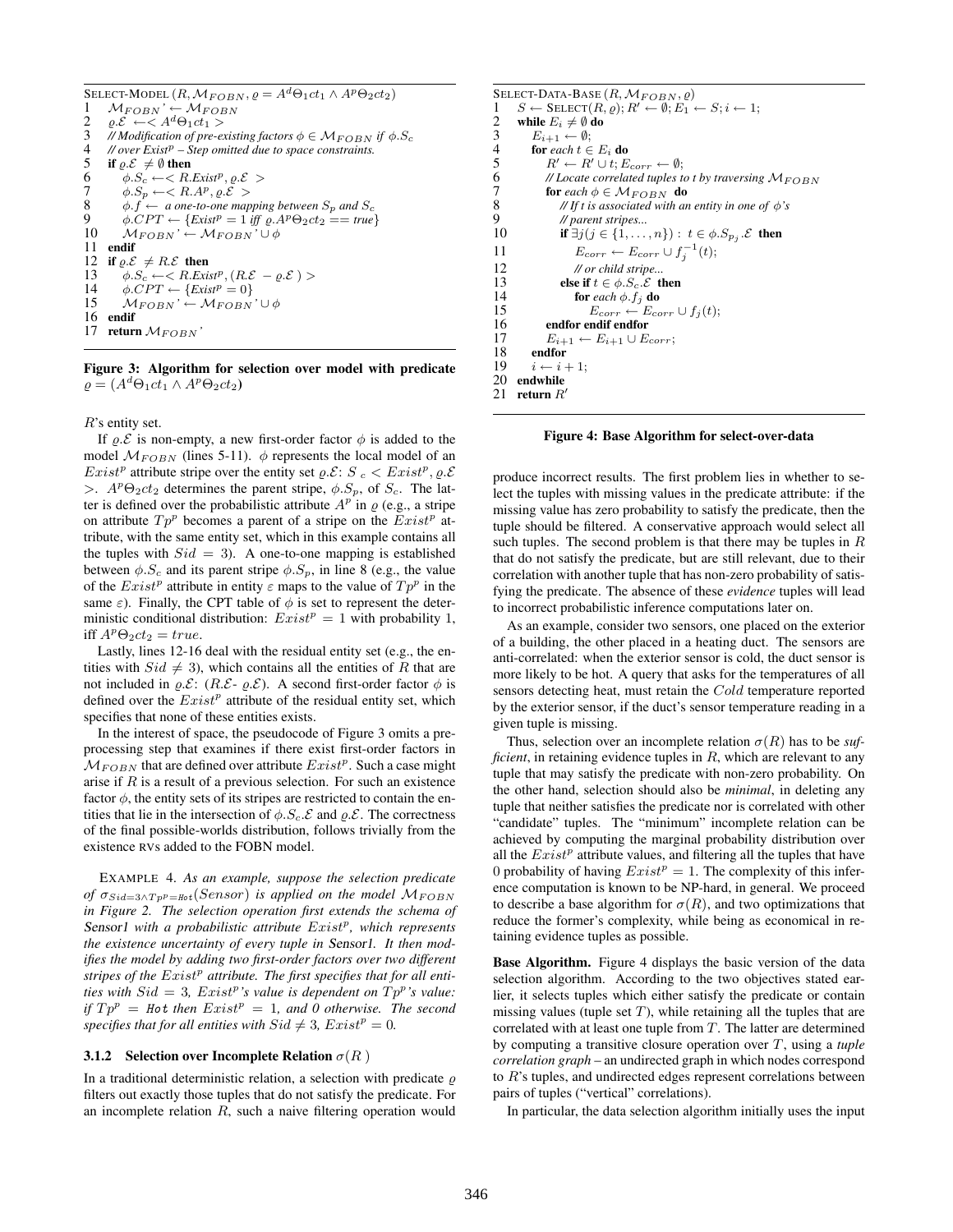

Figure 5: An example illustrating the Base Select-over-data Algorithm for  $\sigma_{T p = 'Gold'}(Sensor)$ .

predicate  $\rho$  to select the tuples in the incomplete relation  $R$ , which either contain evidence satisfying the predicate, or their probabilistic attribute value in the predicate is missing (line 1).

In lines 4-20, the transitive closure of the tuple set  $E_1$  is computed, using semi-naive evaluation, over the tuple correlation graph. At the end of each iteration, a new set of tuples  $E_{i+1}$  is generated, containing the parents and children of each tuple  $t \in E_i$ , as defined in the correlation graph. At each iteration, the newly chased tuples are added to  $E_{corr}$ , the set of all correlated tuples with t.

Lines 7-16, represent the chasing of t's correlated tuples. All first-order factors  $\phi$  in  $\mathcal{M}_{FOBN}$  are traversed: if one of the *parent* stripes' entity sets  $\phi.S_{p_j}.\mathcal{E}$  contains an entity that maps to t (or more formally, if the projection of t on  $\phi.S_{p_j}$ . E's schema belongs in  $\phi$ . $S_{p_j}$ . $\mathcal{E}$ ), then the entity(ies) in the child stripe  $\phi$ . $S_c$  to which it maps, are computed through the reverse mapping  $f_j^{-1}(t)$  and added to  $E_{corr}$ ; if t can be associated with an entity of  $\phi.S_c.\mathcal{E}$ , then all its corresponding entities from each of  $\phi$ . S<sub>c</sub>'s parents are chased as well.

EXAMPLE 5. *Figure 5 depicts the model*  $M_{FOBN}$  *of Sensor1*, *and the latter's tuple correlation graph. Tuples*  $\{t_1, t_2\}$ ,  $\{t_4, t_5\}$ *indicate correlated pairs. As a first step, the algorithm selects tuples from* Sensor1 *which satisfy the predicate or contain missing values. Consequently, it computes the incomplete relation* Sensor1*', calculating the transitive closure of the tuples generated from the first step, given the tuple correlation graph. Note that in the latter step, t<sub>2</sub> is added, because even though it does not satisfy the predicate, it has a vertical correlation with*  $t_1$ *.* 

Evidence-Based Early-Stopping Optimization. The transitive closure computation that the base algorithm utilized to collect all vertically correlated tuples, despite its correctness, might conservatively select more tuples than necessary. However, two tuples  $t_1$ and  $t_2$  may be *conditionally independent*, even if there exists a vertical correlation between them. Consequently, we can accelerate the computation, by stopping early when encountering conditionally independent tuples, and thus reduce the number of resulting tuples.

Identifying conditionally independent tuples is done by means of the "Bayes Ball" algorithm [13]. Bayes Ball is a standard Graphical Model algorithm that takes as input a Bayesian Network and evidence values for some of its random variables, and determines pairs of nodes in the network that are independent, given the evidence. (The details can be found in the full version of the paper.)

EXAMPLE 6. *Continuing our example from Figure 5, let us suppose that another vertical correlation exists between tuples*  $t_2$  *and*  $t_6$  ( $t_2 \rightarrow t_6$ ), which is reflected with a dotted line in the tuple cor*relation graph. Although*  $t_6$  *is correlated with*  $t_2$ *, the Bayes Ball*  *algorithm indicates that it is conditionally independent with*  $t<sub>1</sub>$ *, and therefore, the transitive closure stops at*  $t_2$ ;  $t_6$  *doesn't need to be chased.*

Factor-Based Data Filtering Optimization. Recall that the base algorithm conservatively maintained all the tuples that contained a missing value for the attribute mentioned in  $\rho$ , assuming that the probability for such a tuple to have a value that satisfies  $\rho$  is nonzero. Nevertheless, we could have used the  $\mathcal{M}_{FOBN}$  model, conditioning on the evidence present in  $R$ , to verify if this holds for every such tuple. In particular, we have not yet utilized the probability distribution encoded in  $\mathcal{M}_{FORN}$ , to actually verify if the probability of satisfying the predicate is non-zero, conditioning on the evidence present in the incomplete relation.

As an example, let us examine the following query over the Sensor1 relation of Figure 5:  $\sigma_{L=\text{Drk}(Sensor)}$ . Suppose the local model of L,  $\phi_2$ , has a conditional probability table  $\phi_2$ .CPT, indicating that probability of  $L = \text{Drk}$  is zero when  $Tp = \text{Hot}$ . Thus  $t_2$ , with its L value missing, has zero probability satisfying the predicate.

Since probabilistic inference is an expensive operation, as a relaxation, we avoid computing the conditional probability of the RV of *every* missing value, given all the available evidence in R and  $\rho$ . Instead, we focus on tuples with RVs that are involved only in horizontal correlations. In particular, for each RV r corresponding to such tuples, we don't calculate the conditional over the whole model,  $Pr[r|\overrightarrow{X}_{ev} \cup \varrho.A^p = ct]$ , where  $\overrightarrow{X}_{ev}$  represents the vector of evidence data in R, but rather  $Pr[r|\overrightarrow{Y}_{ev} \cup \varrho.A^p = ct]$ , where  $\overline{Y}_{ev}$  is the vector of RVs from the same tuple as r, instantiated with the evidence in the tuple. This probability can be obtained by the CPT of the horizontal factor  $\phi$  in which r belongs (as part of  $\phi.S_c$ ). Should  $Pr[r|\overrightarrow{Y}_{ev} \cup \rho.A^p = ct] = 0$ , the tuple can be safely removed from the result set, and not chased for other correlated tuples to it.

### 3.2 Projection

In this section, we concentrate on projection  $\pi_{\Pi}(R)$  without duplicate elimination, where the projection list  $\Pi = \{A_1, ..., A_n\}$  contains the primary key. This assumption guarantees that there will be no duplicates generated from the project operation, because all the primary key attributes remain in the resulting relation.

The inherent difficulty with duplicate elimination lies in the fact that it is inherently not a first-order operation. To be able to account for duplicates, we should model the uncertain quantities of the probabilistic DB *at the tuple level*, which would necessitate that we ground the first order model associated with the DB. We are actively exploring more concise probabilistic representations for the task of modeling duplicates, which is left as future work.

Traditional projection semantics over a deterministic relation, would result in retrieving each tuple from the relation, while keeping only a subset of its attributes. Such an operation over an incomplete relation though would generate incorrect results, because deleting the attributes that are not in the subset  $A$  may lead to loss of evidence, which is needed to generate the correct probabilistic distribution function F.

Not unlike selection, projection over an incomplete relation  $R$  retains some attributes  $A^*$  that are not in the projection list  $\Pi$ , if they are *correlated* with other attributes in Π, and deletes only the uncorrelated attributes  $B = Sch(R) - \Pi - A^*$ , where  $Sch(R)$  is the schema (attribute list) of  $R$ . The project operation over the model  $M_{FOBN}$  deletes the first-order factors that involve attributes in the set *B* only.

The project algorithm is shown in Figure 6. In lines 1-5, the algorithm traverses all first-order factors  $\phi$  in the model  $\mathcal{M}_{FOBN}$ .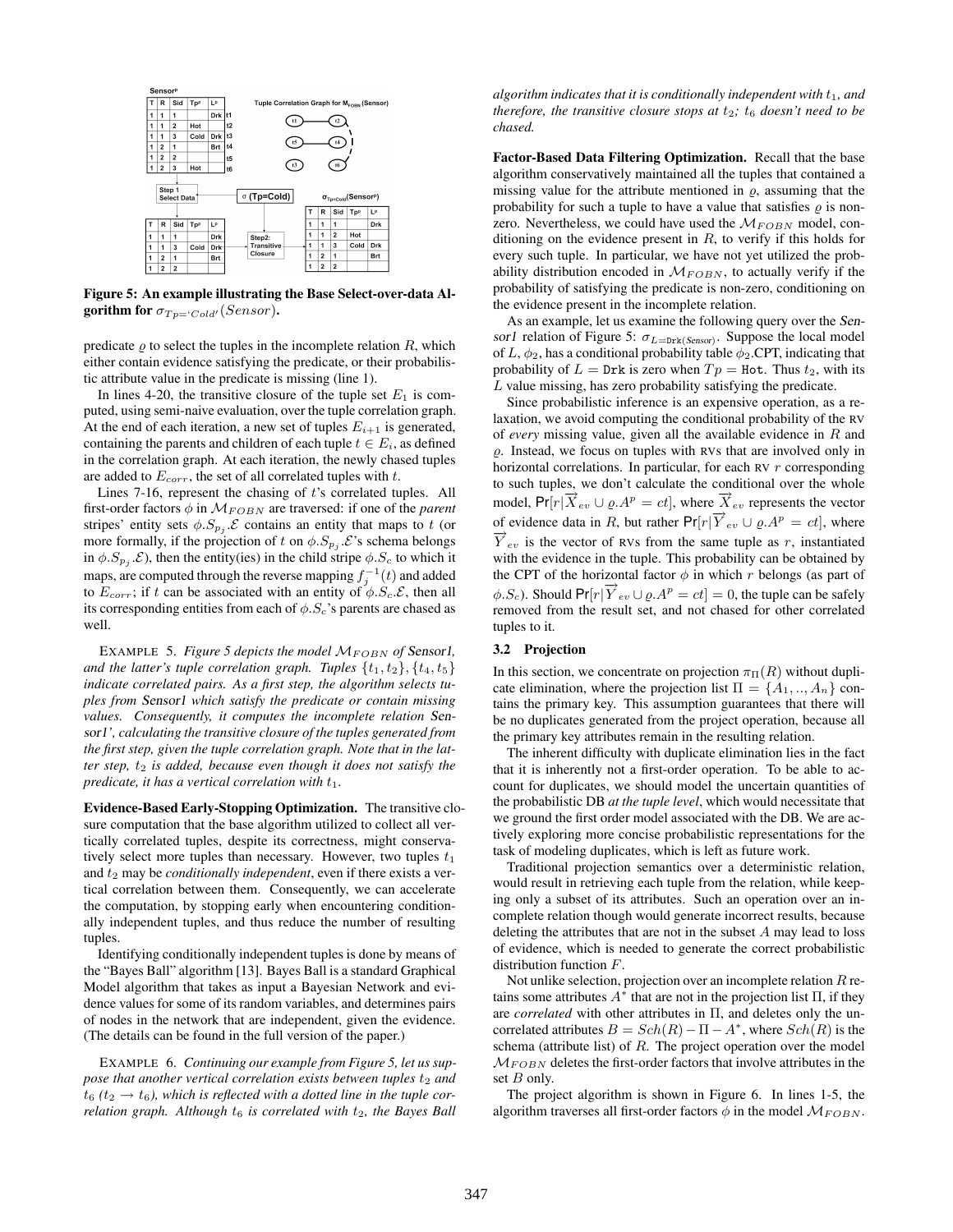```
PROJECT (R, \mathcal{M}_{FOBN}, \Pi)<br>1 \mathcal{M}_{FOBN} \leftarrow \mathcal{M}_{FOB}1 \mathcal{M}_{FOBN}' \leftarrow \mathcal{M}_{FOBN}2 for each \phi \in \mathcal{M}_{FOBN} do
3 if \exists i, j : \phi.S_i.A^p \in \Pi & & \phi.S_j.B^p \notin \Pi then<br>4 \Pi \leftarrow \Pi \cup B^p4 \Pi \leftarrow \Pi \cup B^p<br>5 endif endfor
5 endif endfor<br>6 for each \phi \in6 for each \phi \in M_{FOBN} do<br>7 if \forall i, \phi, S_i, A^p \notin \Pi then
7 if \forall i, \ \phi.S_i.A^p \notin \Pi then<br>8 M_{FOBN} \leftarrow M_{FOB}8 M_{FOBN}' ← M_{FOBN}' – \phi;<br>9 endifiendfor
        endif endfor
10 \quad R' \leftarrow \emptyset11 for each t \in R do
12 R' \leftarrow R' \cup t(\Pi)13 endfor
 14 returnR', \mathcal{M}_{FOBN}'
```
#### Figure 6: Projection algorithm over Incomplete Relations

If  $\phi$  involves two attributes  $A^p$  and  $B^p$ , where  $A^p$  belongs in the project list ( $A^p \in \Pi$ ), and  $B^p$  does not ( $B^p \notin \Pi$ ), then  $A^p$  and  $B^p$ are correlated by factor  $\phi$ . Thus, on line 3, the algorithm retains  $B<sup>p</sup>$  in project attribute set  $\Pi$ . In lines 6-9, the algorithm traverses all the first-order factors a second time, and processes the model  $M_{FOBN}$ ' to remove first-order factors that only involve attributes which are not in the newly computed set  $\Pi$ . In lines 11-13, the algorithm iterates through every tuple in the incomplete relation  $R$ , and performs a traditional projection of each tuple on the attributes that remained in Π.

EXAMPLE 7. *Using the example in Figure 5, suppose we have a new probabilistic attribute Humidity* H*, and a new first-order factor* φ4*, which represents a prior probability table for all attribute values in* H*. Suppose we are to perform the projection* π{T ,R,Sid,L} *on this modified incomplete relation* Sensor1*. Since the first-order factor* φ<sup>2</sup> *encodes a correlation between attributes* T p *and* L*,* T p *is then included in the projection attribute set* Π*. Attribute* H *is not included in* Π*, because it is not correlated with any attribute in* Π*. Thus, the model of* Sensor1 *is modified by deleting* φ4*, because it only involves attribute* H*. Finally, the new incomplete relation is generated by projecting every tuple of* Sensor1 *on the subset of attributes*  $\Pi = \{T, R, Sid, Tp, L\}.$ 

#### 3.3 Join

We now turn our attention on binary selection predicates. In particular, we will examine how the join operator  $(\bowtie_{\rho})$  between two incomplete relations  $R_1$  and  $R_2$ , whose entities' correlation patterns are captured by the first order model  $M_{FOBN}$ , determines the contents of the resulting incomplete relation  $R = R_1 \bowtie_{\rho} R_2$ , as well as the necessary modifications to  $M_{FOBN}$ . We will concentrate on join predicates of the form:  $\rho = (R_1 \cdot A^p \Theta R_2 \cdot B^p)$ , where attributes  $A$  and  $B$  are probabilistic.

#### 3.3.1 Join over Model  $M_{FOBN}$

The modifications to  $M_{FOBN}$  which are required to maintain the consistency of the probability distribution  $F$  with respect to  $R$ , are quite similar to those that the selection over the model algorithm performs. As in section 3.1.1, we need to capture the *existence uncertainty* of every joinable pair of tuples  $r_1 \in R_1$  and  $r_2 \in R_2$ , in the final result. The possible universe of these pairs corresponds to  $R_1 \times R_2$ . Nevertheless, these possibilities are restricted by the join predicate  $\rho$ . Hence, the challenge, as in selection, lies in capturing the existence uncertainty of all *probable* tuple pair combinations in a *first order* fashion.

To accomplish this, we extend  $M_{FOBN}$  by adding a first-order factor over  $\overline{R}.Exit^p$ , which depends on the probabilistic attributes

```
Join (R_1(\overline{K},\ldots, A^p),R_2(\overline{K}',\ldots, B^p),{\cal M}_{FOBN},\varrho)1 \vec{R} \leftarrow R_1 \bowtie_{\varrho} R_2;<br>2 \vec{\rho} \cdot \mathcal{E} \leftarrow \pi_{\overline{\kappa}_1, \overline{\kappa}_2'}(R_1)2 \varrho \mathcal{E} \leftarrow \pi_{\overline{K} \cup \overline{K}'}(R_1 \times R_2)3 // Assign unique names to the stripes of the factors in M_{FOBN}<br>4 for each \phi \in M_{FOBN} do
4 for each \phi \in M_{FOBN} do<br>5 \phi.S_c \leftarrow \text{RENAME}(\phi.S_c)5 \phi.S_c \leftarrow \text{RENAME}(\phi.S_c, Sch(R))<br>6 for each parent stripe \phi.S_{p_i}, i = \{6 for each parent stripe \phi. S_{p_i}, i = \{1, \ldots, n\} do
 7 \qquad \phi.S_{p_i} \leftarrow \text{RENAME}(\phi.S_{p_i}, Sch(R))8 endfor endfor
\Omega10 // Create an existence factor<br>11 \phi.S<sub>c</sub> \leftarrow < R. Exist<sup>p</sup>. \phi.E
11 \phi.S_c \leftarrow \langle R.Exist^p, \rho.\mathcal{E} ><br>12 \phi.S_{\gamma_1} \leftarrow \langle R_1 \vert A^p \vert R_1 \mathcal{E} >12 \phi.S_{p_1} \leftarrow R_1.A^p, R_1.\mathcal{E} ><br>13 \phi.S_{p_2} \leftarrow R_2.B^p, R_2.\mathcal{E} >\phi.S_{p_2} \leftarrow R_2.B^p, R_2.\mathcal{E} >14 \phi.f_1 \leftarrow \forall \varepsilon_c \in \phi.S_c.\mathcal{E}, \exists \varepsilon_1 \in \phi.S_{p_1}.\mathcal{E}, \phi.f_1(\varepsilon_c) = \varepsilon_1 : \varepsilon_c.\overline{K} = \varepsilon_1.\overline{K}15 \phi.f_2 \leftarrow \forall \varepsilon_c \in \phi.S_c.\mathcal{E}, \exists \varepsilon_2 \in \phi.S_{p_2}.\mathcal{E}, \phi.f_2(\varepsilon_c) = \varepsilon_2 : \varepsilon_c.\overline{K}' = \varepsilon_2.\overline{K}'16 \phi.CPT \leftarrow {Exist<sup>p</sup> = 1 iff \rho == true}
 17 M'_{FOBN} \leftarrow M_{FOBN} \cup \phi<br>18 return R, M'_{FOBN}
```
#### Figure 7: Join algorithm over Model  $M_{FOBN}$ .

 $A<sup>p</sup>$  and  $B<sup>p</sup>$  that participate in  $\rho$ . The algorithm is described in Figure 7. Initially, as a preprocessing step (lines 4–8), we rename the attributes in the schema of  $R$ ,  $Sch(R)$ , to be able to refer to each attribute of R by a *unique* name. This renaming step needs to be carried over the attributes of the stripes of each first-order factor in  $M_{FORN}$  as well, so that the correspondence of  $M_{FORN}$ 's stripes with the probabilistic attributes of  $R$  is maintained.

Lines 10–17 define the new existence first-order factor  $\phi$ . Essentially, the entity set of  $\phi$ 's child stripe,  $\phi$ .  $S_c$ .  $\mathcal E$  corresponds the cross product of the entities of the relations to be joined,  $\overline{R}_1(\overline{K}, \ldots, A^p)$ and  $R_2(\overline{K}, \ldots, B^p)$ , where  $\overline{K}$  and  $\overline{K}'$  are the sets of attributes comprising the primary keys of  $R_1$  and  $R_2$  respectively, as indicated by line 2.  $\phi$ . S<sub>c</sub>'s parents are the stripes  $\phi$ . S<sub>p<sub>1</sub></sub> and  $\phi$ . S<sub>p<sub>2</sub></sub>, representing the populations of RVs for the join attributes  $R_1.A^p$ and  $R_1.B^p$ . Each entity  $\varepsilon_c$  from  $\phi.S_c.\mathcal{E}$  is associated with the original "copies" of the two entities,  $\varepsilon_1$  and  $\varepsilon_2$ , from which it was generated – one from each respective parent stripe. This many-to-one association between an entity of one of the two initial relations, and its multiple copies in the entity set of  $\phi$ .  $S_c$ , is captured by the mapping functions  $\phi$ .  $f_1$  and  $\phi$ .  $f_2$  (lines 14–15). Finally, the CPT of this new factor represents the deterministic conditional distribution  $Exist<sup>p</sup> = 1$  with probability 1, iff  $R_1 \cdot A^p \Theta R_2 \cdot B^p = true$ .

As a special case, if  $R_1$  or  $R_2$  are a result of a previous selection, in which case  $\mathcal{M}_{FOBN}$  contains existence factor(s) already, a similar process takes place, which extends the entity sets of the child and parent stripes involved, as well as the condition defining the factors' CPTs, to the resulting cross-product domain of the join. A detailed description of this special case can be found in the full version of the paper.

#### 3.3.2 Joining Incomplete Relations

As in the case of selection, the presence of missing values for the probabilistic attributes of an incomplete relation, causes complications when the latter is to participate in a join. In particular, when the attributes participating in a join predicate are probabilistic  $(R_1 \cdot A^p \Theta R_2 \cdot B^p)$ , each tuple of  $R_1$  (equivalently for  $R_2$ ) that has a missing value for  $A^p$ , may satisfy  $\rho$  and thus participate in the join result, depending on the possible values it can take, according to the  $\mathcal{M}_{FOBN}$  and the evidence present in  $R_1$  and  $R_2$ . Following the same intuition as in section 3.1.2, all such tuples from both relations should be considered "joinable" *conservatively*, as the join operation per se becomes uncertain.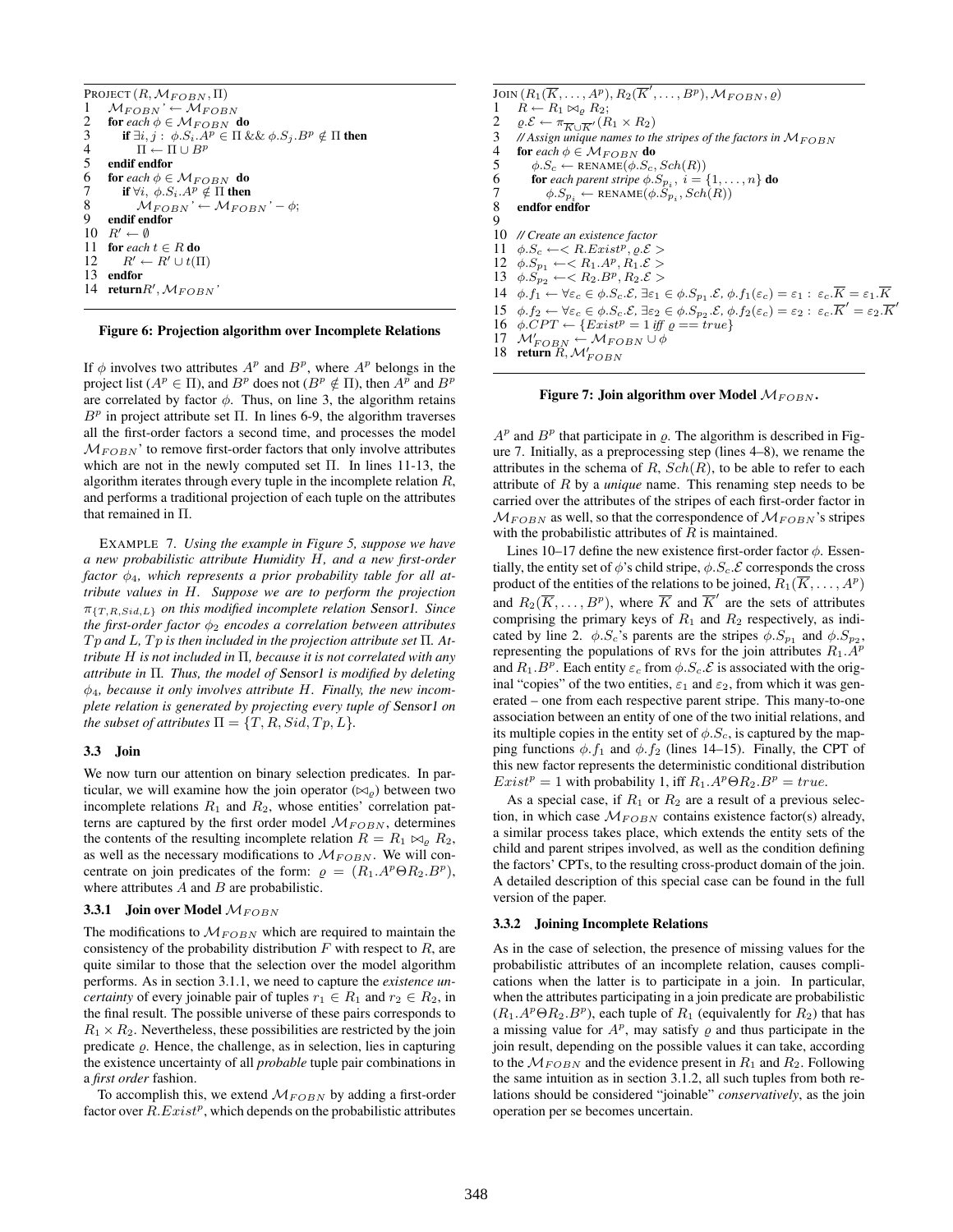

#### Figure 8: The join operation over the model of two incomplete relations, Sensor $_1$  and Sensor $_2$ .

In addition, we might also need to include in the result the join of two tuples  $r_1 \in R_1$  and  $r_2 \in R_2$  that do not satisfy the join predicate, for the same reason this problem arises in selection; this resulting tuple might be correlated with another tuple from  $R =$  $R_1 \bowtie_{\rho} R_2$  that satisfies  $\varrho$ , and hence its absence from R can erroneously interfere with probabilistic inference operators, should they later be run over it. Therefore, the set of these seemingly "disqualified" join tuples needs to be transitively calculated from the tuples of  $R'$  that satisfy  $\varrho$ , using the probabilistic information provided in  $\mathcal{M}_{FOBN}$ .

In essence, the above can be phrased as a direct extension of the selection over a single incomplete relation, studied in section 3.1.2. Taking advantage of the techniques developed there, as well as common Relational Algebra equivalences, we first compute the cross product of the relations to be joined, on top of which we apply our probabilistic selection operator, using the same predicate as in  $\varrho: R_1 \bowtie_{\varrho} R_2 = \sigma_{\varrho=(R_1.A\Theta R_2.B)}(R_1 \times R_2).$ 

EXAMPLE 8. *Given the example in Figure 8, the query we want to evaluate over these two incomplete relations is:*

SELECT \* FROM Sensor1 R1, Sensor2 R2 WHERE  $R1.L = R2.L$ 

*The algorithm initially renames the attributes in the definition of* each factor's stripe  $S_i$ , so that they coincide with the resulting rela- $\lim_{s \to \infty}$  *schema:*  $R(\underline{Sid1}, \underline{Sid2}, Tp^p, L1^p, L2^p, Exist^p)$ . A deter*ministic first-order factor*  $\phi_4$  *for R.Exist<sup>p</sup> is added to*  $M_{FOBN}$ *. Its child stripe's entity set,*  $ST.E$  *is defined as:*  $\{\pi_{Sid1, Sid2}R\}$ , *while the parent stripes associated with it,* S5 *and* S6*, over the attributes* R.L1 *and* R.L2 *included in the join predicate, have entity sets:*  $\{\pi_{Sid1}R\}$  *and*  $\{\pi_{Sid2}R\}$  *respectively. Each entity in the parent stripe* S5.E *(likewise for* S6*) has a unique* Sid1 *value,* s1*, which is mapped with a set of children entities from* S.E*, all having*  $Sid1 = s1$  *and*  $Sid2 \in \text{dom}(Sid2)$ *. Finally, the CPT of*  $\phi_4$  *is defined as:*  $(R.Exist^p = 1$ *, iff*  $R.L1 = R.L2$ *).* 

### 3.4 Inference

We have studied two alternatives for incorporating probabilistic inference operators in BAYESSTORE. According to the first, rather naive alternative, one needs to *ground* the  $M_{FOBN}$  to a flat BN, on which standard inference algorithms are applicable [13]. A highlevel description of our grounding algorithm is provided in Section 2.3. Although by taking this route we gain in algorithmic simplicity, we lose the advantage of the compact representation that a first-order model has to offer.

The second approach involves performing inference directly on the  $M_{FORN}$ . Its basis lies on an adaptation of a first-order inference algorithm, introduced by Poole in [16]. The first-order inference algorithm, operates on whole *populations* of random variables at once. Essentially, instead of multiplying the CPTs of a particular RV population individually, since all CPTs are the same, it raises their common CPT to the power of the population sizes; the existence of evidence tuples slightly complicates the above process. This technique avoids repetitive computation for random variables with the same local model, as in the case of inference over a standard BN. Our system already includes a small number of first-order optimizations, inspired by Poole's work. Nevertheless, a complete implementation of first-order inference inside BAYESSTORE is among our top priorities.

## 4 Experimental Evaluation

We have implemented a prototype version of BAYESSTORE that supports the selection variants, presented in section 3.1, and limited First-Order inference optimizations over FOBNs. The main findings of our experimental study can be summarized as follows:

- The aggressive data filtering performed by the proposed selection algorithms, reduces the sizes of the output relation (i.e., evidence tuples), thus enhancing inference efficiency.
- The utilization of First-Order inference techniques results in even further, *dramatic* acceleration of the inference stage over the FOBN.

Our implementation is based on Postgres 8.2.4 (www.postgresql. org) and uses Murphy's BNT Toolbox (www.cs.ubc.ca/∼murphyk/- Bayes/bnt.html) for inference. In this section we will describe the results of our experimental evaluation, which focused primarily on selection algorithms. All experiments were run on a 2.8Gz CPU, 1GB RAM system running the Fedora Linux Core 5.

#### 4.1 Methodology

For our evaluation we are using an extension of the example scenario of Section 2 – a hotel DB with 10 rooms, each instrumented with 8 environmental sensors, measuring temperature and light level readings, which are all stored in the incomplete relation Sensor. The distribution  $F$  of this probabilistic database is captured by a  $M_{FOBN}$ . In the interest of space, we chose not to show, but rather describe the model. Thus,  $M_{FOBN}$  contains 4 first-order factors: a prior for all temperature readings of the  $1^{st}$ ,  $3^{rd}$  and  $5^{th}$  $-8^{th}$  sensor for every room  $\phi(Tp)$ , one capturing the same correlation pattern between the light and temperature readings over every sensor in the hotel  $\phi(L|Tp)$ , and two first-order factors modeling the correlation of the temperature readings between the  $1^{st}$ and  $2^{nd}$ , and  $3^{rd}$  and  $4^{th}$  sensor pairs in every room,  $\phi(Tp_2|Tp_1)$ and  $\phi(T p_4 | T p_3)$ . The selection query Q1, that we use in all the experiments, was: 'SELECT \* FROM Sensor WHERE L='Drk''.

Data Generation. We generated a synthetic dataset, by forward sampling on the model described earlier. To assess our algorithms' efficiency, we varied a number of parameters related to properties of the  $M_{FOBN}$  used during query processing, and the relation Sensor. For the latter, we controlled its size 'size' in number of evidence tuples generated, the ratio of missing values 'mratio' among them, and the selectivity 'sel' of  $Q$  over the data, by appropriately manipulating the CPTs of the first order factors  $\phi(T p_2 | T p_1)$  and  $\phi(T p_4 | T p_3)$ . As far as the model is concerned, we experimented with its connectivity ratio 'cratio' – the number of *vertical correlations* between tuples over the total number of tuples in Sensor. 'cratio' was expressed by adding more first-order factors, on different stripes of Sensor, than the ones described in par. 4.1.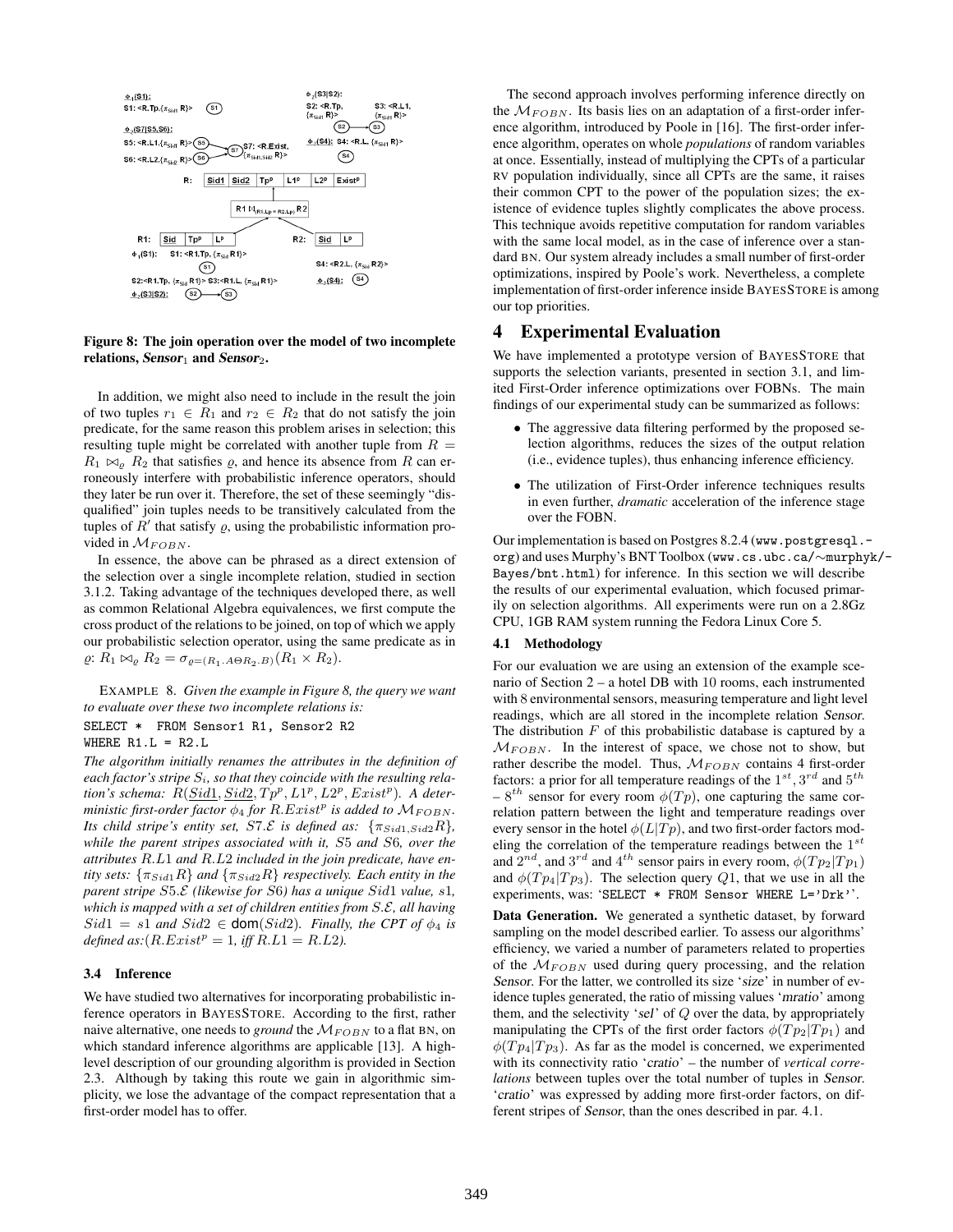

Figure 10: Inference execution time for query  $Q'$ . size =10000, sel =0.01, cratio =7/8, mratio =0.01.

Algorithms and Metrics. In this section, we present our experimental setting, which includes four selection algorithms over incomplete relations, incorporating the optimizations presented in Section 3.1.2. Algorithm PlainSel filters data tuples of an incomplete relation  $R$  using the traditional selection operator, and generates evidence tuples, resorting to full transitive closure over  $R$  and the model structure. EvidenceSel uses the "evidence-based earlystopping" technique on top of PlainSel, while FactorSel extends PlainSel by incorporating the "factor-based early-stopping" technique. Lastly, FullSeluses both optimizations.

We also use two baseline algorithms; NaiveSel, which keeps all tuples in the incomplete relation as evidence, and DetSel, which applies a traditional over  $R$ . As we argued in Section 3, DetSe1 will not produce correct answers. Nevertheless, we included it in our experimentation to compare its execution time (expected to be the smallest) against the proposed algorithms.

## 4.2 Scalability

In this first experiment, we varied the size of Sensor, while keeping the selectivity  $(0.01)$ , the connectivity  $(7/8)$ , and the 'mratio' (0.01) constant. Because "evidence-based early-stopping" reduces the cost of the transitive closure computation and the size of the result relation, EvidenceSel and FullSel have shorter execution times (as in Fig. 9(a)) and smaller result sizes (as in Fig. 9(b)) than the PlainSel and FactorSel variants. By comparing FactorSel and PlainSel, we observe that the "factor-based data-filtering" technique employed by the former decreases the result size, but it increases the execution time. As expected, DetSel, has always the lowest cost, yet producing incorrect results.

#### 4.3 Data Uncertainty

We also experimented by varying the ratio of missing values 'mratio' in Sensor, while keeping its size to 10000 tuples, Q's selectivity to 0.01, and  $\mathcal{M}_{FOBN}$ 's connectivity ratio to 0.5. As indicated in Fig. 9(c), the execution time of the algorithms utilizing the "evidence-based early-stopping" technique grows more rapidly than the rest, as 'mratio' increases. This behavior is justifiable, as a higher number of missing values indicates less evidence on which these algorithms can be based. Thus, on the higher end of the spectrum, EvidenceSel proves to be more expensive than the NaiveSel, and likewise FullSel is more expensive than FactorSel.

#### 4.4 Model's Connectivity Ratio

The third parameter we varied was the model's connectivity ratio, keeping this time Sensor's size (10000) and 'mratio' (0.1), and Q's selectivity  $(0.1)$  constant. Figures  $9(e)$  and  $9(f)$  clearly demonstrate that the execution time and the result relation's size of PlainSel

and FactorSel increase linearly with respect to connectivity, because they do not utilize the "evidence-based early-stopping" technique. On the other hand, 'cratio' of the model has little effect on EvidenceSel and FullSel, with a minimal increase in the result size of around 10%.

#### 4.5 Inference

One of BAYESSTORE's major objectives is the integration of relational queries with probabilistic inference operators. In our final experiment, we make use of an SQL extension which computes the joint distribution  $F$  of the RVs that correspond to the missing values of Sensor, for all the readings that satisfy the condition L='Drk'. A presentation of our proposed SQL extension can be found in the extended version of our paper. Thus, we are executing the query  $Q'$ : 'SELECT  $*$  FROM Sensor WHERE L='Dark' INFER joint-distr', which according to our query semantics, will produce a new incomplete relation Sensor' and model  $\mathcal{M}_{FOBN}$ '.

The selection of  $Q'$  operates both on the model  $\mathcal{M}_{FOBN}$ , using the Select-Model algorithm of paragraph 3.1.1, and on Sensor, using the different data selection algorithms of our experimental framework. The resulting model  $\mathcal{M}_{FOBN}$  is grounded to a flat Bayesian Network, so that standard inference algorithms can be applied. Due to time limitations, rather than integrating an inference operator in our prototype, we used the implementation of the Variable Elimination algorithm from Kevin Murphy's BNT toolbox. On top of it, as we briefly describe in Section 3.4, we implemented one of the First-Order inference techniques discussed in [16] (FirstorderSharing technique), which allow us to share the inference computation over a population of instances with the same model template, without fully grounding the model. Suppose a sensor deployment, where every sensor has an independent and identical probabilistic model. The inference computation is identical, and thus can be shared among all sensor readings with the same probabilistic attribute values.

Fig. 10 shows the total execution time of  $Q'$ , using our various data selection algorithms, with and without our first-order optimizations. The latter result to reduction on the query execution time. The execution time decreases as we apply more complicated optimizations in the selection algorithm. With FirstorderSharing, NaiveSel, which keeps the full incomplete relation as evidence, takes the most processing time. FullSel completes in only half the time, compared to NaiveSel. The decrease is more dramatic without first-order optimization. These results indicate that data and evidence filtering techniques manage to reduce the time of the inference operator, as a welcome effect of the incomplete relation's size reduction. The increased cost for the select operation is almost ten times less than the reduced cost for the inference operation.

#### 5 Conclusions and Future Work

In this paper we presented BAYESSTORE, a Probabilistic Database System that draws results from the Statistical Learning literature, to efficiently express and reason about correlations among uncertain data items, in a concise and statistically sound way. BAYESSTORE is based on a novel data model, comprised of a set of *Incomplete Relations* and a probability distribution over those relations. Thus, our PDBS manages to fully expose both the incomplete relations *and their distribution* to the user, as a unified, robust probabilistic representation that can be jointly manipulated. Furthermore, it represents one of the first successful attempts to seamlessly integrate state of the art Statistical Machine Learning techniques with relational query processing.

To represent probability distributions compactly, we use *First-Order Bayesian Networks* (FOBNs), which use a small set of first-